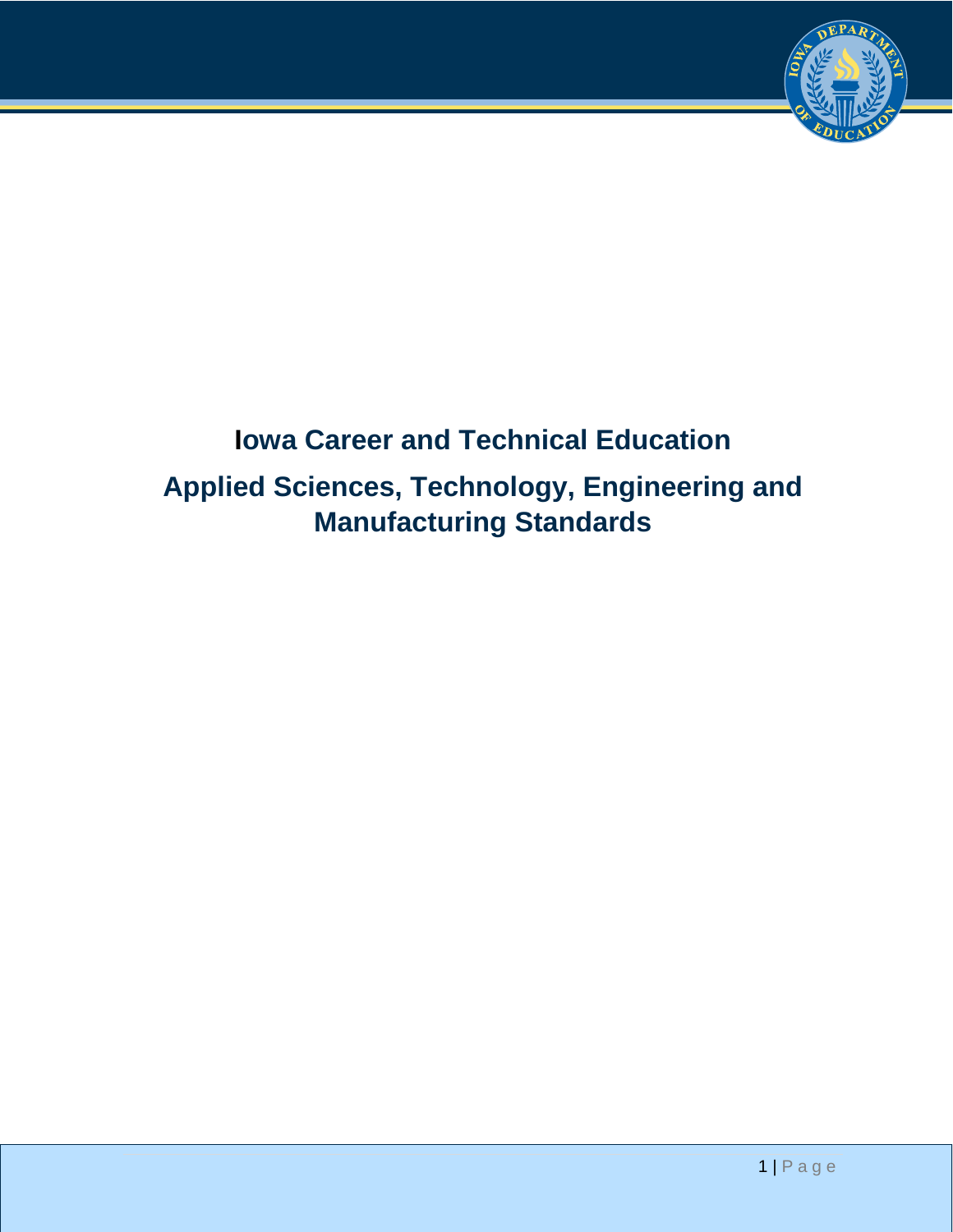

# **Industrial Technology (General Course)**

### IND1. Students will examine how engineering and technology helps improve, manage and control natural and engineered environments.

- IND1.1 Illustrate the purpose and impact of engineering and technology on society and the environment
- IND1.2 Apply the universal systems model when studying areas of applied sciences, technology engineering and manufacturing.

IND2. Students will investigate the evolution of engineering, technology and trade and industry on products, structures and systems.

- IND2.1 Analyze technological advancements throughout time periods in history.
- IND2.2 Investigate inventions and innovations of products, processes, materials and tools.
- IND2.3 Evaluate how technology inventions and innovations have impacted (positive/negative) the society and the environment.

#### IND3. Students apply safety practices in the lab and on worksites.

- IND3.1 Demonstrate safe practices and procedures with tools and equipment.
- IND3.2 Demonstrate appropriate use of personal protective equipment.
- IND3.3 Demonstrate safety concerns according to local policies and procedures.
- IND3.4 Analyze hazardous materials procedures and OSHA.

#### IND4. Students apply and adapt appropriate workplace behaviors and characteristics to prepare for careers.

- IND4.1 Analyze education and skill requirements for engineering and technology andrelated professions.
- IND4.2 Report the outlook, demand, and projected wages for engineering, technology and trade and industry careers.
- IND4.3 Research, analyze and use data for work assignments.
- IND4.4 Exhibit a responsible work ethic.
- IND4.5 Demonstrate accepted standards for ethical behavior.
- IND4.6 Establish a personal career goal and develop objectives for achieving the goal.
- IND4.7 Create a continuing education plan that identifies further education and training options.
- IND4.8 Prepare for exams leading to certifications recognized by business and industry.
- IND4.9 Evaluate resources that keep workers current in the career field.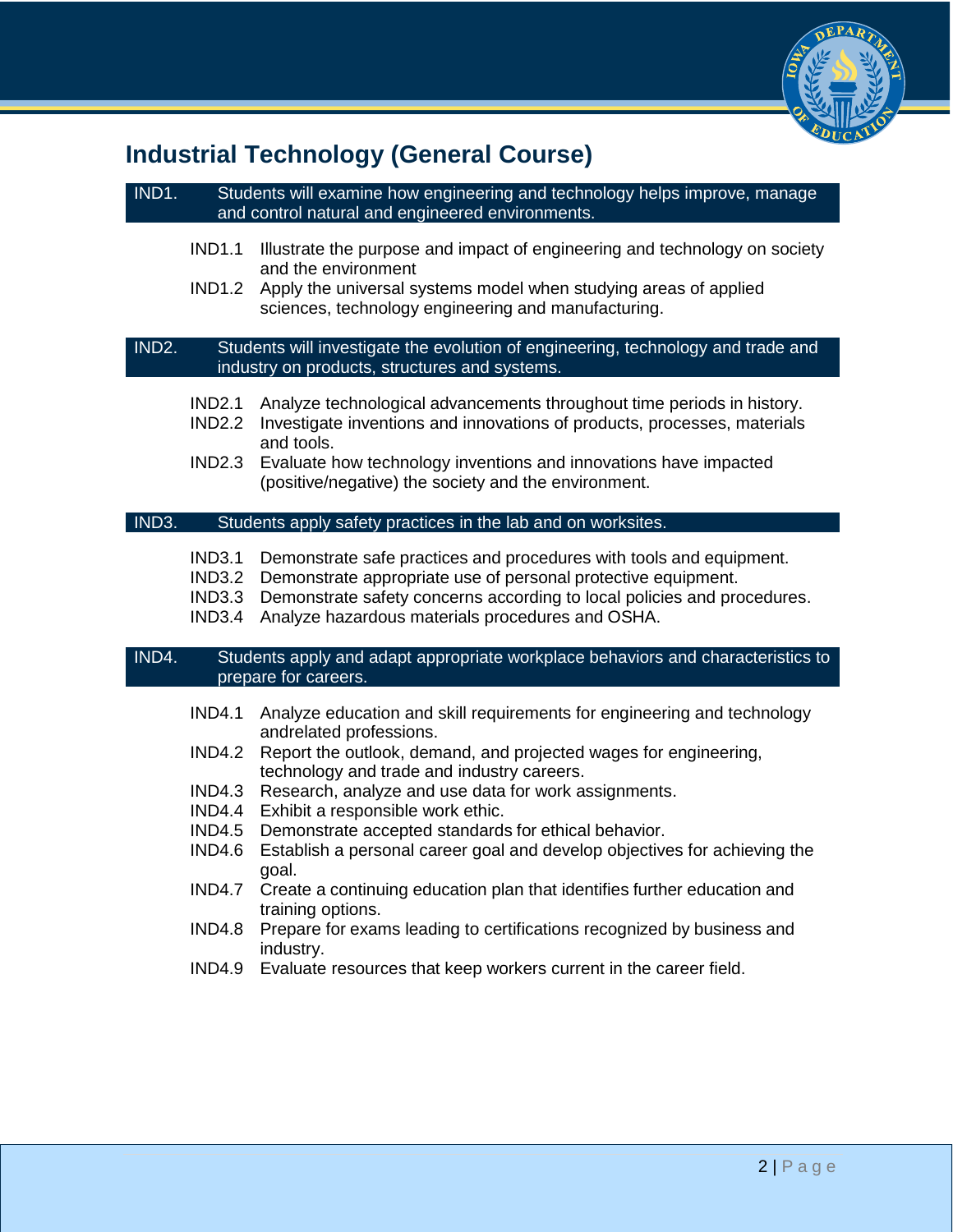

# **Automotive Technology**

#### AUT1. Students understand the value and necessity of practicing personal and occupational safety and protecting the environment by using materials and processes in accordance with manufacturer and industry standards.

- AUT1.1 Know and understand common environmental conservation practices and their applications.
- AUT1.2 Practice the safe handling and storage of chemicals and hazardous wastes in accordance with material safety data sheets and the requirements of local, state and federal regulatory agencies.
- AUT1.3 Understand the way in which waste gasses, emissions and other environmentally destructive substances are generated and their effects on the environment.
- AUT1.4 Evaluate the advantages and disadvantages of existing, new and emerging systems and the effects of those systems on the environment.
- AUT1.5 Use appropriate personal protective equipment and safety practices.

#### AUT2. Students understand the safe and appropriate use of tools, equipment and work processes.

- AUT2.1 Understand and use appropriate tools and equipment, such as wrenches, sockets and pliers, to maintain and repair systems and components.
- AUT2.2 Use tools, equipment and machines to safely measure, test, diagnose and analyze components and systems (e.g., electrical and electronic circuits, alternating-and direct-current applications, fluid/hydraulic and air/pneumatic systems).
- AUT2.3 Select and use the appropriate measurement device(s) and use mathematical functions necessary to perform required fabrication, maintenance and operationprocedures.
- AUT2.4 Know and understand the elements of precision measuring using standard andmetric systems.
- AUT2.5 Use measurement scales, devices and systems, such as dial indicators, and micrometers to design, fabricate, diagnose, maintain and repair vehicles andcomponents following appropriate industry standards.
- AUT2.6 Know and understand how to access technical reports, manuals, electronic retrieval systems and related technical data resources.
- AUT2.7 Comprehend the importance of calibration processes, systems and techniques using various measurement and testing devices.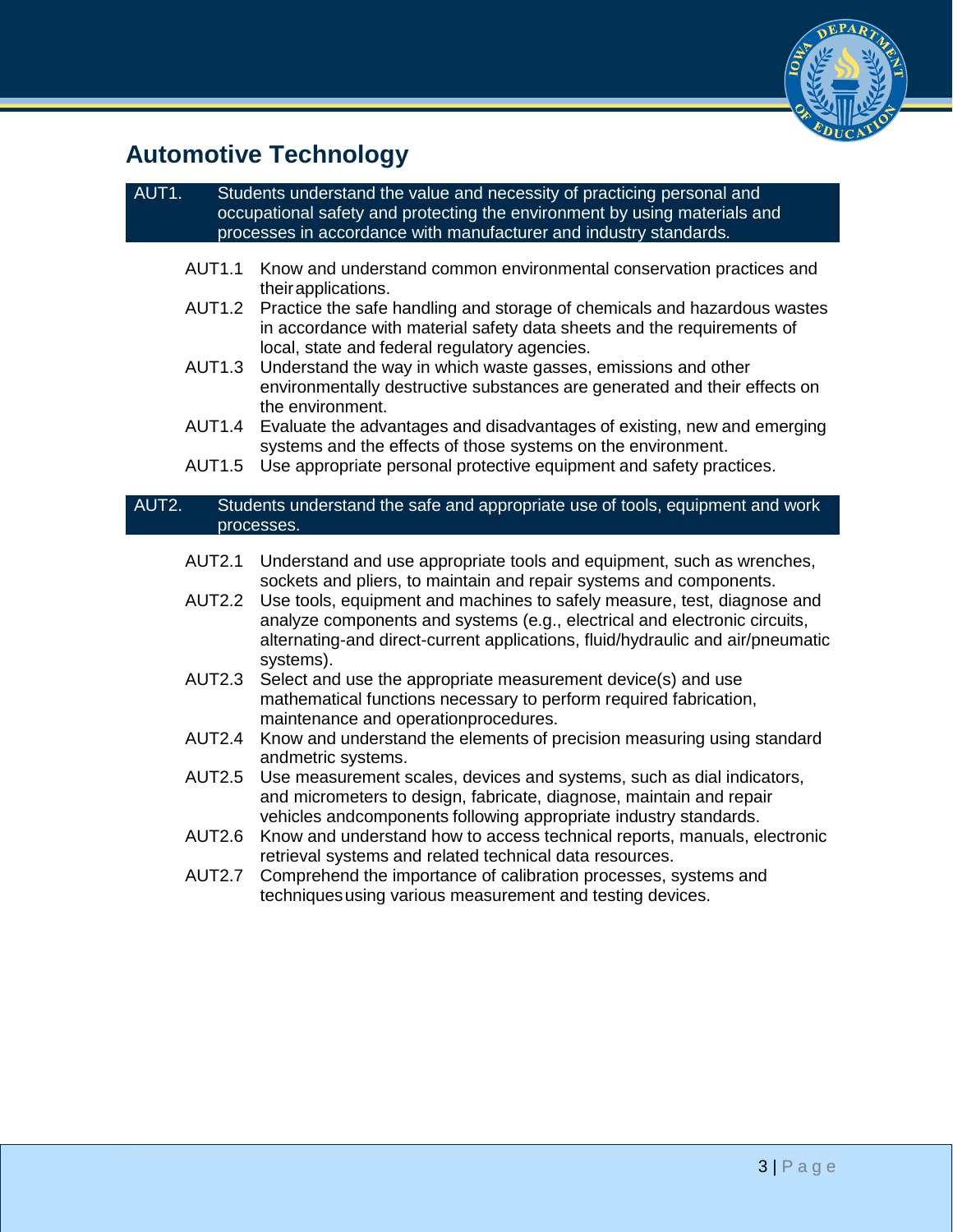

#### AUT3. Students understand scientific principles in relation to chemical, mechanical and physical functions for various engine and vehicle systems.

- AUT3.1 Understand the operating principles of internal and external combustion engines.
- AUT3.2 Understand the function and principles of air conditioning and heating systems.
- AUT3.3 Understand the basic principles of pneumatic and hydraulic power and their applications.
- AUT3.4 Understand the applications of alternative power sources.
- AUT3.5 Understand the principles of converting energy from one form to another.
- AUT3.6 Perform necessary procedures to maintain, diagnose, service and repair vehicle systems and malfunctions.

#### AUT4. Students perform and document maintenance procedures in accordance with the recommendations of the manufacturer.

- AUT4.1 Understand the procedures and practices of various manufacturers regarding repairand maintenance schedules.
- AUT4.2 Know how to properly document maintenance procedures in accordance withapplicable rules, laws and regulations
- AUT4.3 Use reference books, technical service bulletins and other documents and materials related to the automotive service industry available in print and throughelectronic retrieval systems to accurately diagnose and repair vehicles.
- AUT4.4 Complete a work order, including customer information, description of repairs and billing information, in accordance with applicable rules, laws and regulations.

#### AUT5. Students understand the application, operation, maintenance and diagnosis of engines, including but not limited to two- and four-stroke and supporting subsystems.

- AUT5.1 Perform general engine maintenance, diagnosis, service and repair in accordancewith national industry standards.
- AUT5.2 Maintain, diagnose, service and repair ICE engine systems.
- AUT5.3 Understand how to maintain, diagnose and repair computerized engine control systems and other engine-related systems.
- AUT5.4 Maintain, diagnose, service and repair ignition, electronic and computerized engine controls and fuel management systems.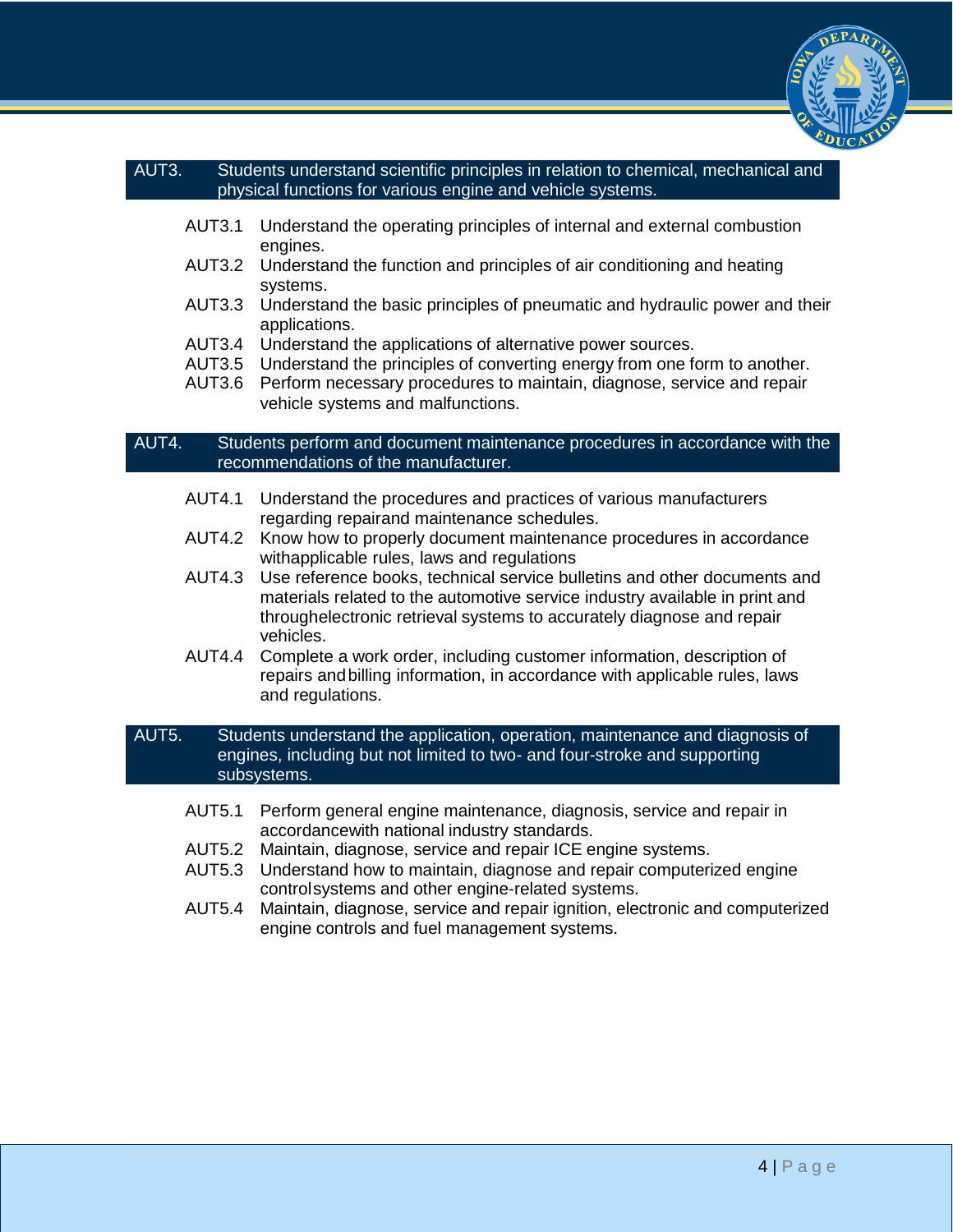

#### AUT6. Students understand the function, principles and operation of electrical and electronicsystems using manufacturer and industry standards.

- AUT6.1 Understand how to maintain, diagnose and repair electrical systems.
- AUT6.2 Maintain, diagnose, repair and service batteries.
- AUT6.3 Understand how to maintain, diagnose, service and repair starting and chargingsystems
- AUT6.4 Diagnose, service and repair lighting systems.
- AUT6.5 Diagnose, service and repair heating and air conditioning systems and components.
- AUT6.6 Diagnose, service and repair horns, wipers/washers and other accessories.
- AUT6.7 Perform necessary procedures to maintain, diagnose, service and repair vehicle electrical and electronic systems and malfunctions

#### AUT7. Students understand the function and principles of automotive drivetrain, steering and suspension, brake and tire and wheel components and systems in accordance with national industry standards.

- AUT7.1 Understand how to maintain, diagnose, service and repair hydraulic and powerassist systems.
- AUT7.2 Diagnose, service and repair disc brakes, drum brakes, anti-lock brakes and other brake systems as developed.
- AUT7.3 Diagnose, service and repair steering and suspension systems.
- AUT7.4 Understand the function and operation of automatic and manual transmissions and transaxles.
- AUT7.5 Maintain, service and repair tire and wheel assemblies.
- AUT7.6 Maintain, diagnose, service and repair under-vehicle systems and malfunctions.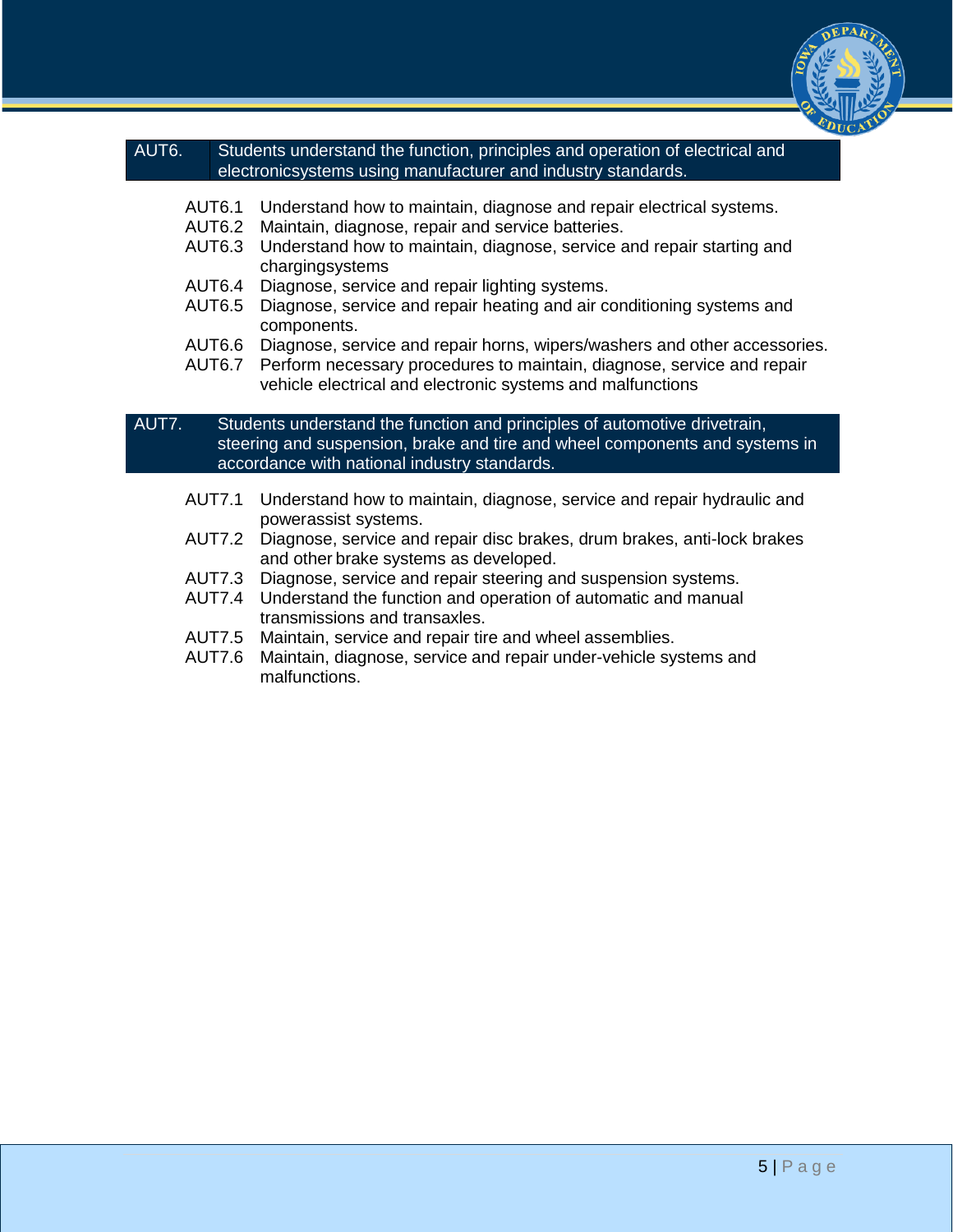

# **Automotive Collision Repair**

#### CRR1. Students understand the value and necessity of practicing personal and occupational safety and the environmental effects of collision repair and refinishing practices.

- CRR1.1 Understand industry environmental conservation practices and their applications.
- CRR1.2 Practice the safe handling and storage of chemicals and hazardous wastes as required by the Occupational Safety and Health Administration, Air Resources Board, Air Quality Management Districts and other regulatory agencies.
- CRR1.3 Understand the generation of waste products and other environmentally destructive substances.
- CRR1.4 Use appropriate materials and repair technologies.
- CRR1.5 Understand the environmental implications of using new and emerging materials, resources and technologies.
- CRR1.6 Understand the safety practices applied when servicing vehicle-body electronics and other vehicle systems.

#### CRR2. Students understand the safe and appropriate use of tools, equipment and work processes.

- CRR2.1 Understand how certain tools and equipment are used to perform maintenance and repair operations.
- CRR2.2 Use tools, equipment and machines to safely measure, test, diagnose and analyze components and systems (e.g., electrical and electronic circuits, alternating-and direct-current applications, fluid/hydraulic and air/pneumatic systems).

#### CRR3. Students understand and apply measurement systems and the mathematical functions necessary to perform required fabrication, maintenance and operation procedures.

- CRR3.1 Understand industry-standard measurement scales, devices, and systems used toperform design, fabrication, diagnostic, maintenance and repair procedures.
- CRR3.2 Use technical vocabulary, technical reports and manuals, electronic systems, and related technical data resources, as appropriate, to determine repairs and estimates.
- CRR3.3 Understand the different types of welding and heat processes used in repairprocesses and procedures.
- CRR3.4 Understand the mathematical functions associated with collision repair and refinishing.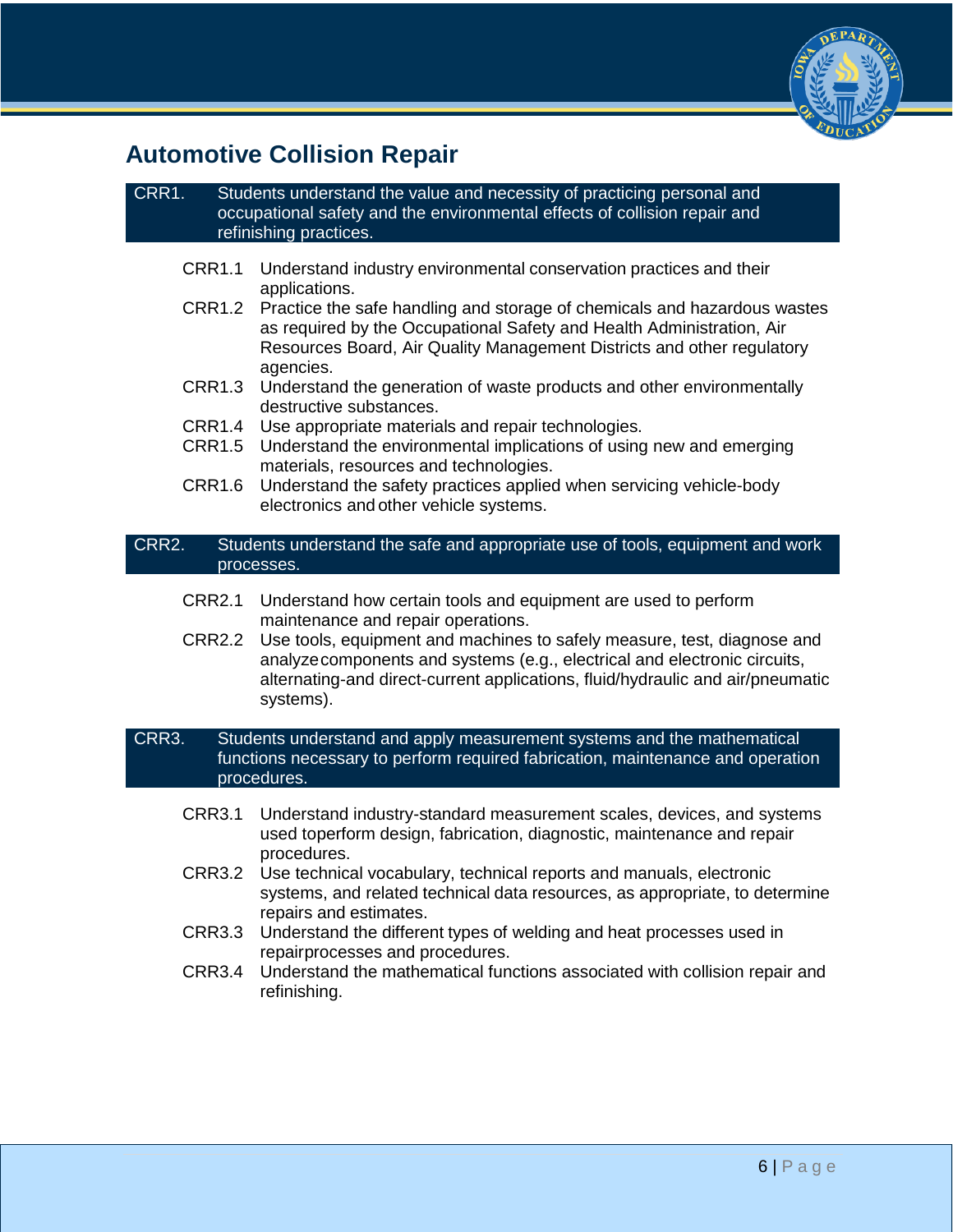

| CRR4. | Students understand scientific principles in relation to chemical, mechanical and |
|-------|-----------------------------------------------------------------------------------|
|       | physical functions and in relation to industry and manufacturer standards.        |

- CRR4.1 Understand the principles of mechanical, electrical, hydraulic and pneumatic power inrelation to collision repair and refinishing.
- CRR4.2 Understand the physical and chemical characteristics of metals, plastics and other materials.
- CRR4.3 Understand the principles of electricity and electronics.
- CRR4.4 Know the basic terms, characteristics and concepts of physical and chemical processes.
- CRR4.5 Understand body and frame construction.
- CRR4.6 Understand the importance of calibration processes, systems and techniques in usingvarious measurement and testing devices.

#### CRR5. Students perform and document repair procedures in accordance with manufacturer recommendations and industry standards.

- CRR5.1 Understand the recommended procedures and practices of various manufacturers.
- CRR5.2 Perform and document repair procedures accurately.
- CRR5.3 Use reference books and materials, technical service bulletins and other related documents to determine repairs and repair time.

#### CRR6. Students understand structural and nonstructural analysis and damage repair.

- CRR6.1 Understand how to perform frame inspection and repair.
- CRR6.2 Know applications, installations and removal of fixed and moveable glass and hardware.
- CRR6.3 Know how to perform the principles of metal welding and cutting.
- CRR6.4 Understand and know how to prepare and analyze vehicles for repair.
- CRR6.5 Know how to perform outer body panel repairs, replacements and adiustments.
- CRR6.6 Understand and know how to prepare vehicles for metal finishing and body filling.

CRR7. Students understand mechanical and electrical components in relation to industry and manufacturer standards.

- CRR7.1 Understand how to perform steering and suspension analysis and repairs.
- CRR7.2 Know how to perform electrical repairs.
- CRR7.3 Know how to perform brake analysis and repairs.
- CRR7.4 Know how to perform heating, air conditioning and cooling system repairs.
- CRR7.5 Understand the operation of drivetrain, fuel, intake and exhaust systems.
- CRR7.6 Understand the operation of restraint and safety systems.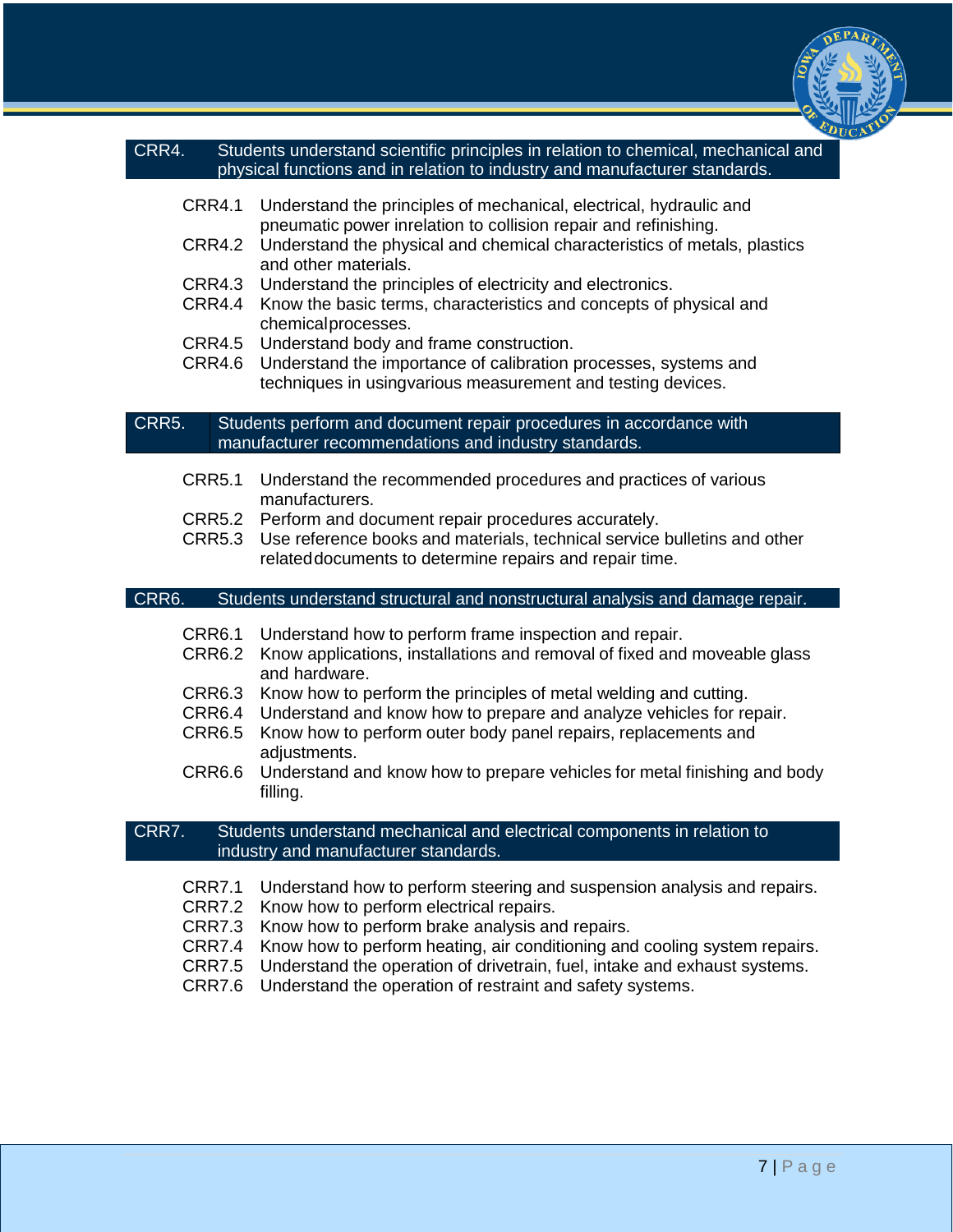

### CRR8. Students understand the concepts, principles and practices of painting and refinishing.

- CRR8.1 Understand how to identify, use and repair plastics and adhesives.
- CRR8.2 Know how to prepare surfaces for painting and finishing.
- CRR8.3 Understand the operation of spray guns and related equipment.
- CRR8.4 Know how to mix, match and apply paint.
- CRR8.5 Understand the causes and cures of paint defects.
- CRR8.6 Understand how to prepare vehicles for final detail.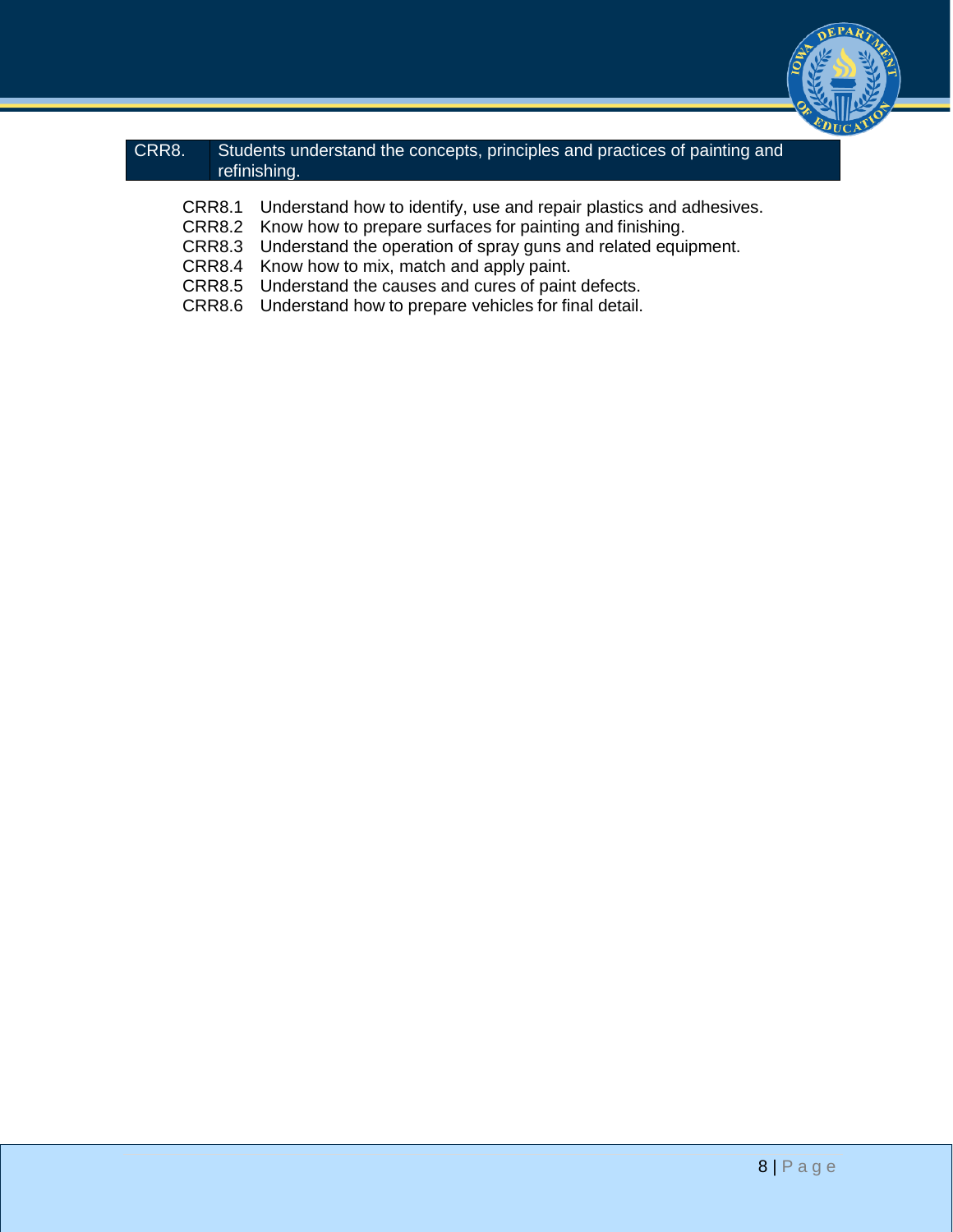

# **Construction**

#### CON1. Students understand and apply measurement systems in the planning and layout process used in the residential construction industry.

- CON1.1 Identify design solutions for residential construction problems.
- CON1.2 Calculate required materials for residential construction applications.
- CON1.3 Convert scaled blueprint drawing measurements to full dimensions for a given construction project.
- CON1.4 Apply conventional construction measurement processes accurately (geometric andtrigonometric functions).
- CON1.5 Know the use of conventional construction formulas to determine production requirements.

#### CON2. Students understand the safe and appropriate use of hand tools common to the residential and commercial construction industry.

- CON2.1 Use the common hand tools of the trade, such as hammers, torches, pliers, wire cutters, pipe cutters, saws, chisels (wood and concrete) and wrenches, safely and properly.
- CON2.2 Maintain and care for hand tools used in residential and commercial construction.

CON3. Students understand the safe and appropriate use of portable power tools that are commonto the residential construction industry and are appropriate to the individual student's level.

- CON3.1 Use portable power tools, such as circular saws, table saws, saber saws, drills, planers and sanders, safely and properly.
- CON3.2 Use portable pneumatic tools, such as rough framing nail guns, interior finishing andbrad nail guns, hammers, impact wrenches, drills and compressors, safely and appropriately.
- CON3.3 Maintain and care for portable power tools and portable pneumatic tools.

#### CON4. Students understand project management procedures and processes as they occur in a construction project.

- CON4.1 Interpret and use residential construction blueprints and specifications.
- CON4.2 Understand how to estimate materials from blueprints and specifications.
- CON4.3 Understand the sequencing of events for specific construction projects.
- CON4.4 Solve common residential construction problems, such as framing, plumbing and electrical, by using the official codes.
- CON4.5 Understand industry conventions for the creation and maintenance of construction logs.
- CON4.6 Understand customer service/relations as applied to project management and wholesale and retail sales.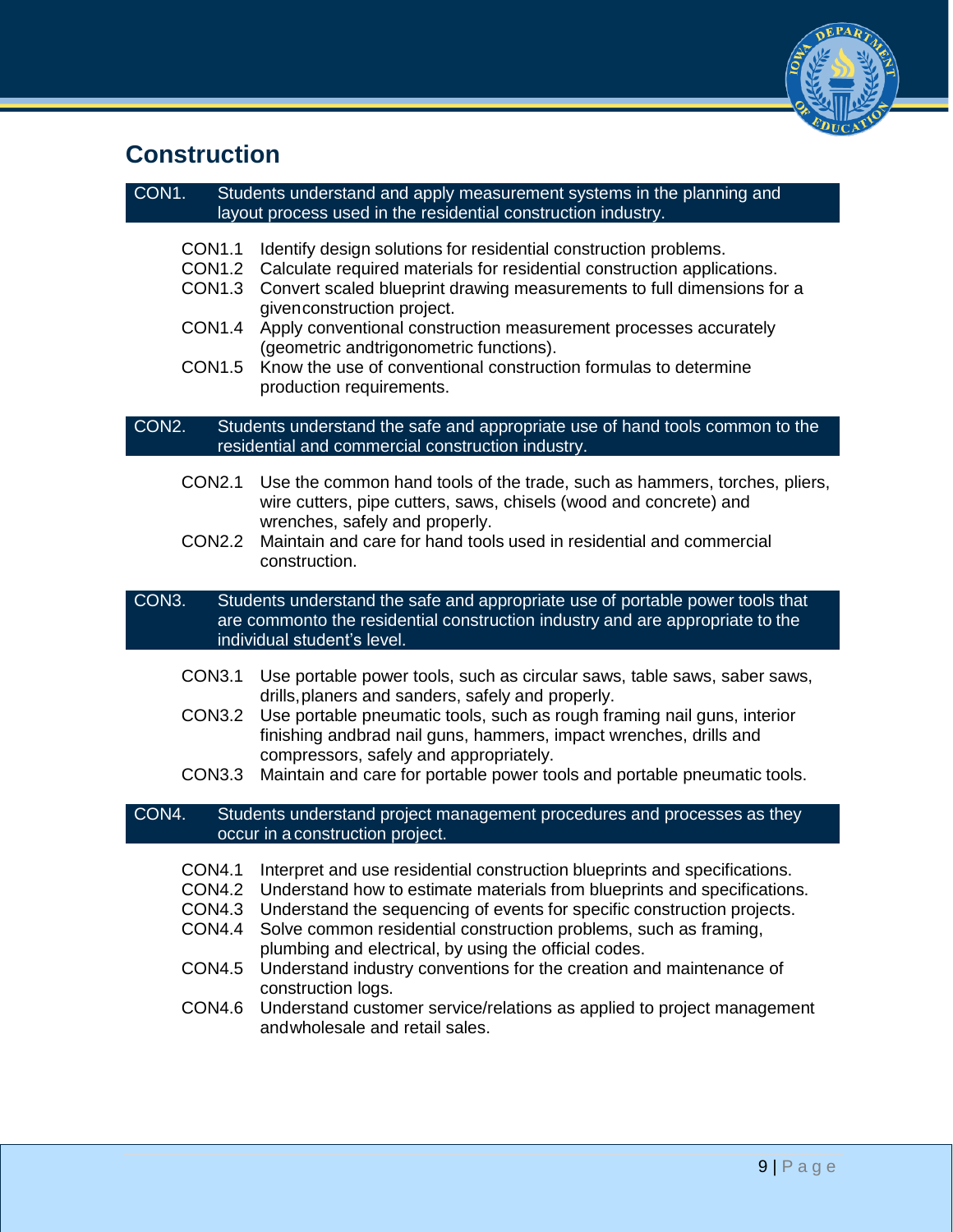

- CON5. Students understand the value and necessity of practicing occupational safety in the construction industry facility and job site.
	- CON5.1 Understand the safe use of electrical connection methods and electrical wiring procedures.
	- CON5.2 Know the safety procedures and practices in various work environment settings pertaining to residential and commercial construction.

CON6. Students understand the variety of building phases, systems and techniques used in residential and commercial construction.

- CON6.1 Develop building plans and schedules by using processes common to residential and commercial construction.
- CON6.2 Understand the processes and materials (e.g., structural, electrical, mechanical, finish) appropriate to the architectural design and residential construction.
- CON6.3 Prepare the site layout and the site, including the grading and engineering of the building pad.
- CON6.4 Complete the phases of residential and commercial construction.

CON7. Students understand the impact of financial, technical, environmental and labor trends on the past and future of the construction industry.

- CON7.1 Understand significant historical trends in the construction industry.
- CON7.2 Develop plans for construction projects.
- CON7.3 Understand the environmental regulations that influence residential and commercial.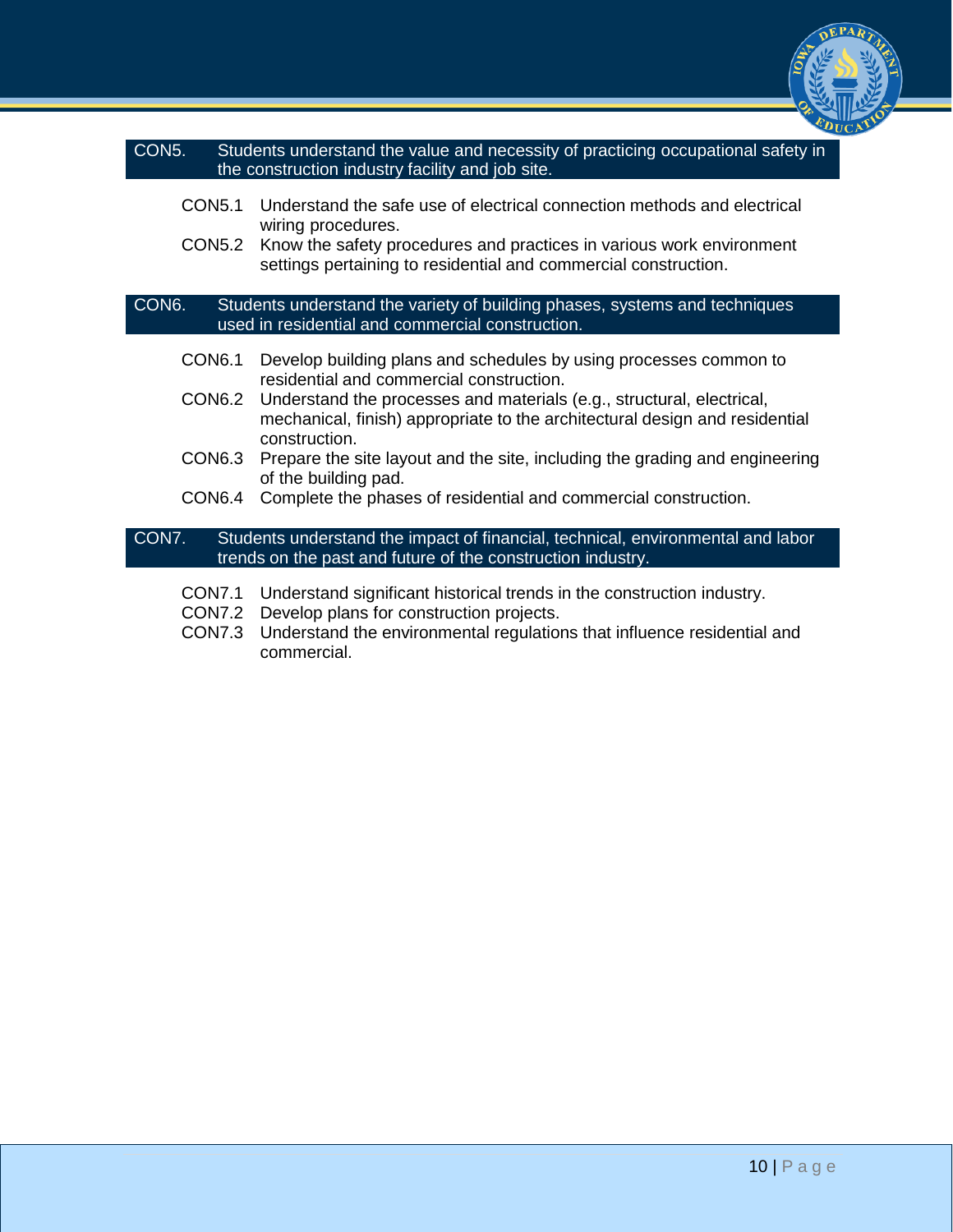

# **Diesel Engine Technology**

### DSL1. Students analyze diesel engine operations to diagnose and repair malfunctions.

- DSL1.1 Analyze the fundamentals of a diesel engine.
- DSL1.2 Identify tools and equipment used in engine service.
- DSL1.3 Utilize scan tools for engine service.
- DSL1.4 Identify new emission controls and serviceability.
- DSL1.5 Perform injection system repair procedures.
- DSL1.6 Diagnose drivability concerns.
- DSL1.7 Demonstrate proper shop safety practices while servicing engines.

See Automotive Standards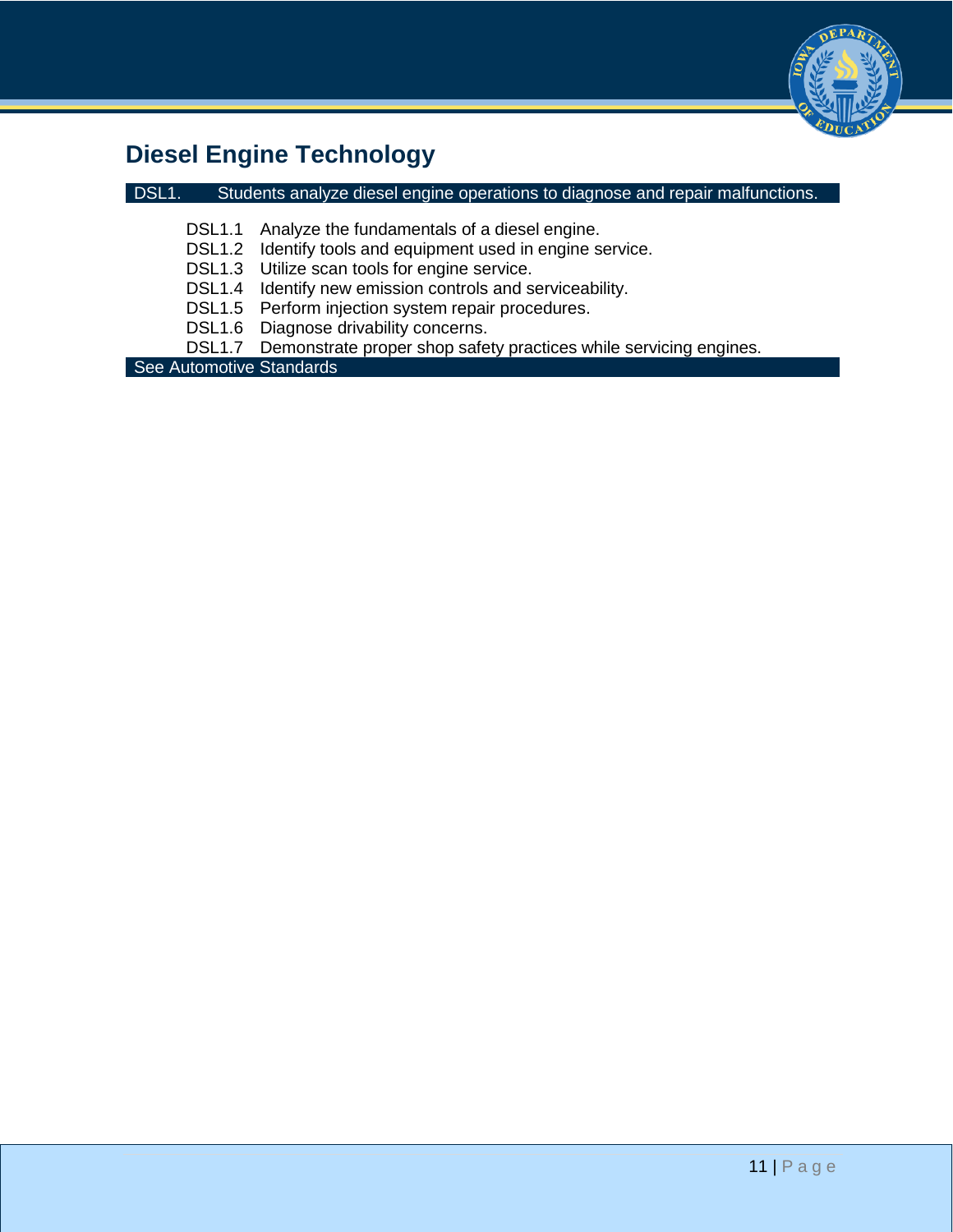

## **Cabinetmaking and Wood Products**

### CWP1. Students understand measurement systems in the planning and layout process used in the cabinetmaking and wood products industry. CWP1.1 Know design solutions to common problems in cabinetmaking and wood products. CWP1.2 Understand calculation procedures for materials and production requirements forwood product designs. CWP1.3 Convert scaled drawing measurements to full dimensional layout and template applications. CWP1.4 Know conventional measurement processes for cabinetmaking and wood products, linear measurements and conversions of fractions and decimals. CWP2. Students understand the safe and appropriate use of hand tools common to the cabinetmaking and wood products industry. CWP2.1 Use common hand tools and accessories, such as planers, shapers, clamping andgripping tools, pliers, wrenches, wood chisels, hammers, hand saws and squares safely and properly. CWP2.2 Maintain and care for common hand tools. CWP3. Students understand the safe and appropriate use of portable power tools common to the cabinetmaking and wood products industry. CWP3.1 Use portable power tools, such as single and compound miter saws, drills, sanders, saber saws and routers, safely and appropriately. CWP3.2 Use tools, such as pneumatic clamps, grips, framing nail guns, andfinishing

- and brad nail guns, safely and properly.
- CWP3.3 Maintain and care for portable power and pneumatic tools.

CWP4. Students understand the safe and appropriate use of stationary power machines and equipment common to the cabinetmaking and wood products industry.

- CWP4.1 Understand the proper and safe use of stationary power tools used in the milling process, such as shapers, sanders, joiners, table saws and band saws.
- CWP4.2 Understand the proper and safe use of stationary power tools used in the assembly process, such as pneumatic table clamps, case clamps, case frame fasteners and hardware fasteners.
- CWP4.3 Understand the proper and safe use of stationary power tools used in the finishing process, such as glue applicators, laminate applicators and lacquer and paint applicators.
- CWP4.4 Know the basic care, maintenance and lock-out procedures for stationary powertools.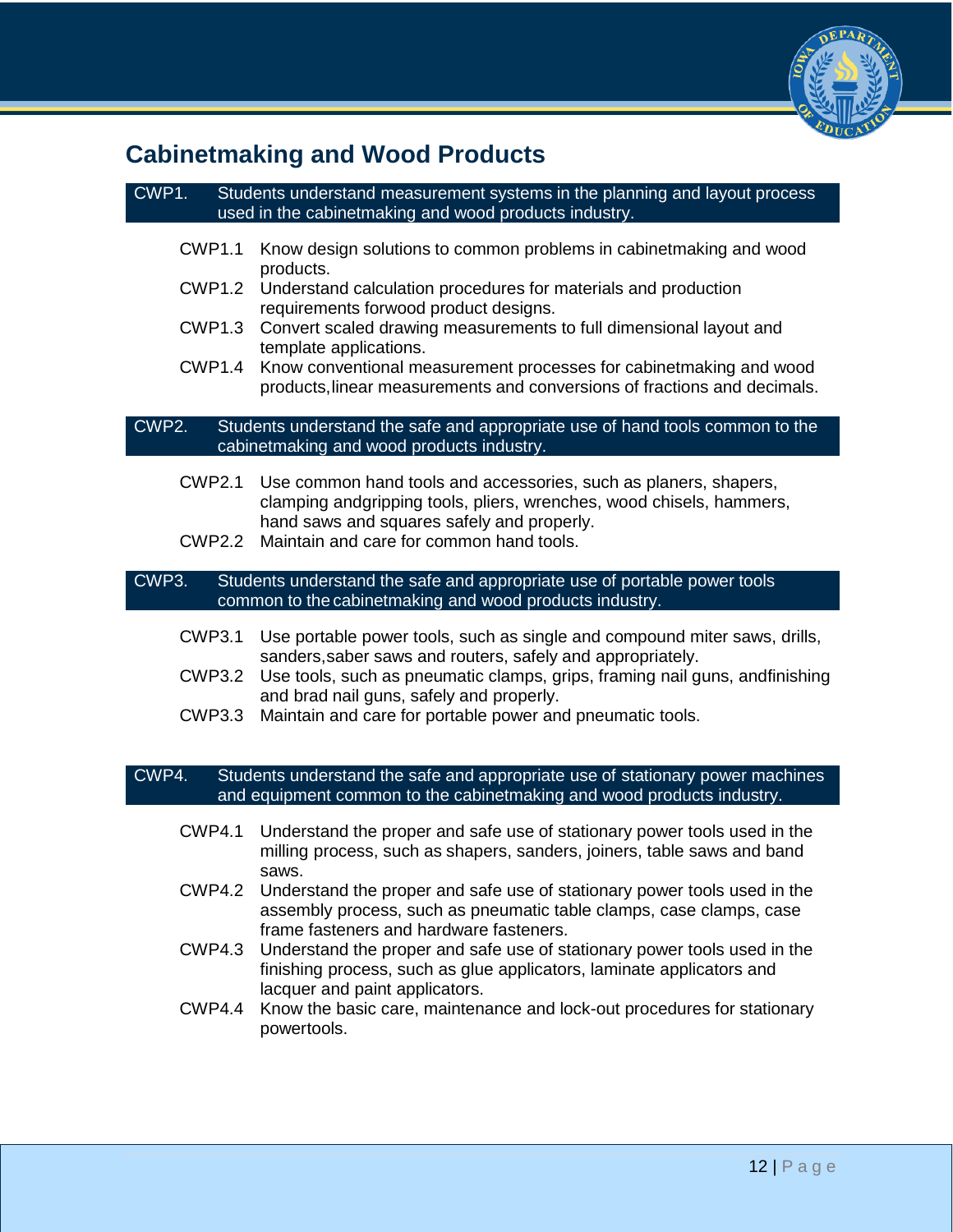

|                                  | the cabinet making/wood products industry or shop.                                                                                                                                                                                                  |
|----------------------------------|-----------------------------------------------------------------------------------------------------------------------------------------------------------------------------------------------------------------------------------------------------|
| <b>CWP5.1</b>                    | Know the safety rules in the cabinet making/wood products work                                                                                                                                                                                      |
|                                  | environment.<br>CWP5.2 Use hand tools (wood chisels, drills, coping saws) and power tools (routers,<br>sanders, planers) safely in the cabinet making/wood products work                                                                            |
|                                  | environment.<br>CWP5.3 Understand how to handle and dispose of toxic materials safely and use<br>protective clothing as needed when using lacquers, acetone, thinners,<br>staining materials, and soforth in an environmentally responsible manner. |
| CWP6.                            | Students understand the variety of production processes used in the<br>cabinet making and wood products industry.                                                                                                                                   |
| CWP <sub>6.1</sub><br>$OMDC$ $Q$ | Design and create cabinet and wood products.<br>Dovelan a production plan, including the loveut, bill of motorials and cost                                                                                                                         |

- CWP6.2 Develop a production plan, including the layout, bill of materials and cost analysis, forthe production of cabinets or wood products.
- CWP6.3 Use stationary and portable power tools in milling the components for cabinets and wood products.
- CWP6.4 Use stationary and portable power tools in the assembly of cabinet and wood product components.
- CWP6.5 Use finish tools (e.g., airless sprayers, palm sanders) and techniques for finishing cabinets and wood products.
- CWP6.6 Use installation tools and understand the processes for the installation of cabinets, millwork and wood products

### CWP7. Students understand the impact of financial, technical and environmental trends on the past and future of the cabinetmaking and wood products industry.

- CWP7.1 Understand significant historical trends in cabinetmaking and wood productstechnology.
- CWP7.2 Understand environmental regulations that influence the cabinetmaking and wood products industry.
- CWP7.3 Understand issues of the sustainable use of wood product resources.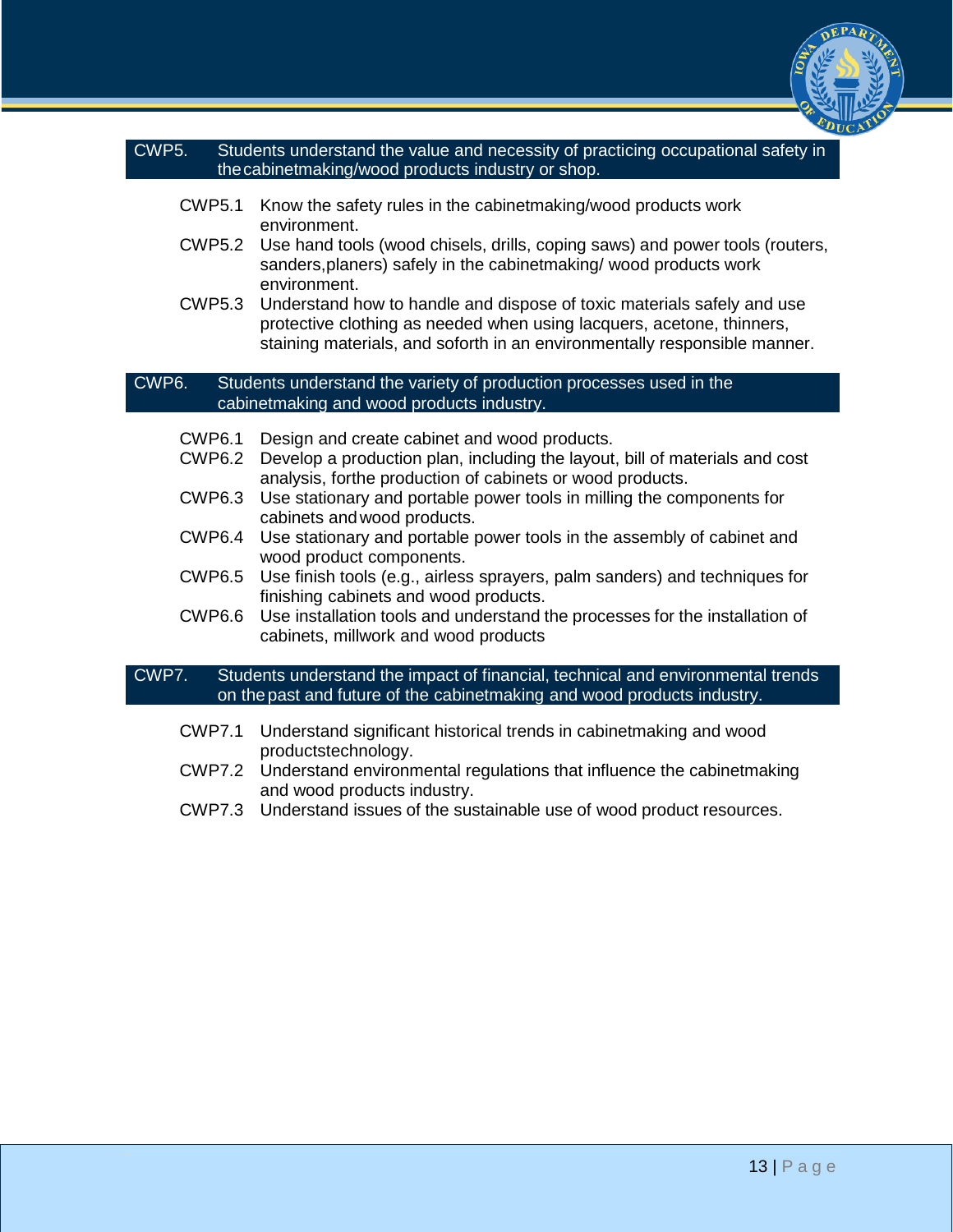

# **Drafting and Design**

| DFT1.<br>Students recognize historical and current events related to engineering design<br>and their effects on society. |                                                                                                                                                                                                                                                                                                                      |  |  |  |
|--------------------------------------------------------------------------------------------------------------------------|----------------------------------------------------------------------------------------------------------------------------------------------------------------------------------------------------------------------------------------------------------------------------------------------------------------------|--|--|--|
| <b>DFT1.1</b>                                                                                                            | Know historical and current events that have relevance to engineering                                                                                                                                                                                                                                                |  |  |  |
| <b>DFT1.2</b>                                                                                                            | design.<br>Understand the development of graphical language in relation to<br>engineering design.                                                                                                                                                                                                                    |  |  |  |
| DFT2.                                                                                                                    | Students understand the effective use of engineering design equipment.                                                                                                                                                                                                                                               |  |  |  |
| <b>DFT2.1</b>                                                                                                            | Use the appropriate methods and techniques for employing all engineering                                                                                                                                                                                                                                             |  |  |  |
| <b>DFT2.2</b>                                                                                                            | designequipment.<br>Apply conventional engineering design processes and procedures                                                                                                                                                                                                                                   |  |  |  |
| <b>DFT2.3</b>                                                                                                            | accurately, appropriately and safely.<br>Apply the concepts of engineering design to the tools, equipment, projects<br>and procedures of engineering and design projects.                                                                                                                                            |  |  |  |
| DFT3.                                                                                                                    | Students understand measurement systems as they apply to engineering design.                                                                                                                                                                                                                                         |  |  |  |
| <b>DFT3.1</b>                                                                                                            | Know how the various measurement systems are used in engineering<br>drawings.                                                                                                                                                                                                                                        |  |  |  |
|                                                                                                                          | DFT3.2 Understand the degree of accuracy necessary for engineering design.                                                                                                                                                                                                                                           |  |  |  |
| DFT4.                                                                                                                    | Students understand the effective use of engineering design equipment.                                                                                                                                                                                                                                               |  |  |  |
| <b>DFT4.1</b>                                                                                                            | Understand the commands and concepts necessary for producing<br>drawings throughtraditional or computer-aided means.                                                                                                                                                                                                 |  |  |  |
| <b>DFT4.2</b>                                                                                                            | Understand the orthographic projection process for developing multiview<br>drawings                                                                                                                                                                                                                                  |  |  |  |
| <b>DFT4.3</b><br>DFT4.4                                                                                                  | Understand the various techniques for viewing objects.<br>Use the concepts of geometric construction in the development of design                                                                                                                                                                                    |  |  |  |
| <b>DFT4.5</b>                                                                                                            | drawings.<br>Apply pictorial drawings derived from orthographic multiview drawings and<br>sketchesand from a solid modeler.                                                                                                                                                                                          |  |  |  |
| DFT5                                                                                                                     | Students know various object-editing techniques and CAD programs.                                                                                                                                                                                                                                                    |  |  |  |
| <b>DFT5.1</b>                                                                                                            | Understand the commands and concepts necessary for editing engineering<br>drawings.                                                                                                                                                                                                                                  |  |  |  |
| <b>DFT5.2</b><br><b>DFT5.3</b><br><b>DFT5.4</b><br><b>DFT5.5</b>                                                         | Know the various object-altering techniques.<br>Know the CAD components and the operational functions of CAD systems.<br>Apply two-dimensional and three-dimensional CAD operations in creating<br>working andpictorial drawings, notes and notations.<br>Understand how to determine properties of drawing objects. |  |  |  |
|                                                                                                                          |                                                                                                                                                                                                                                                                                                                      |  |  |  |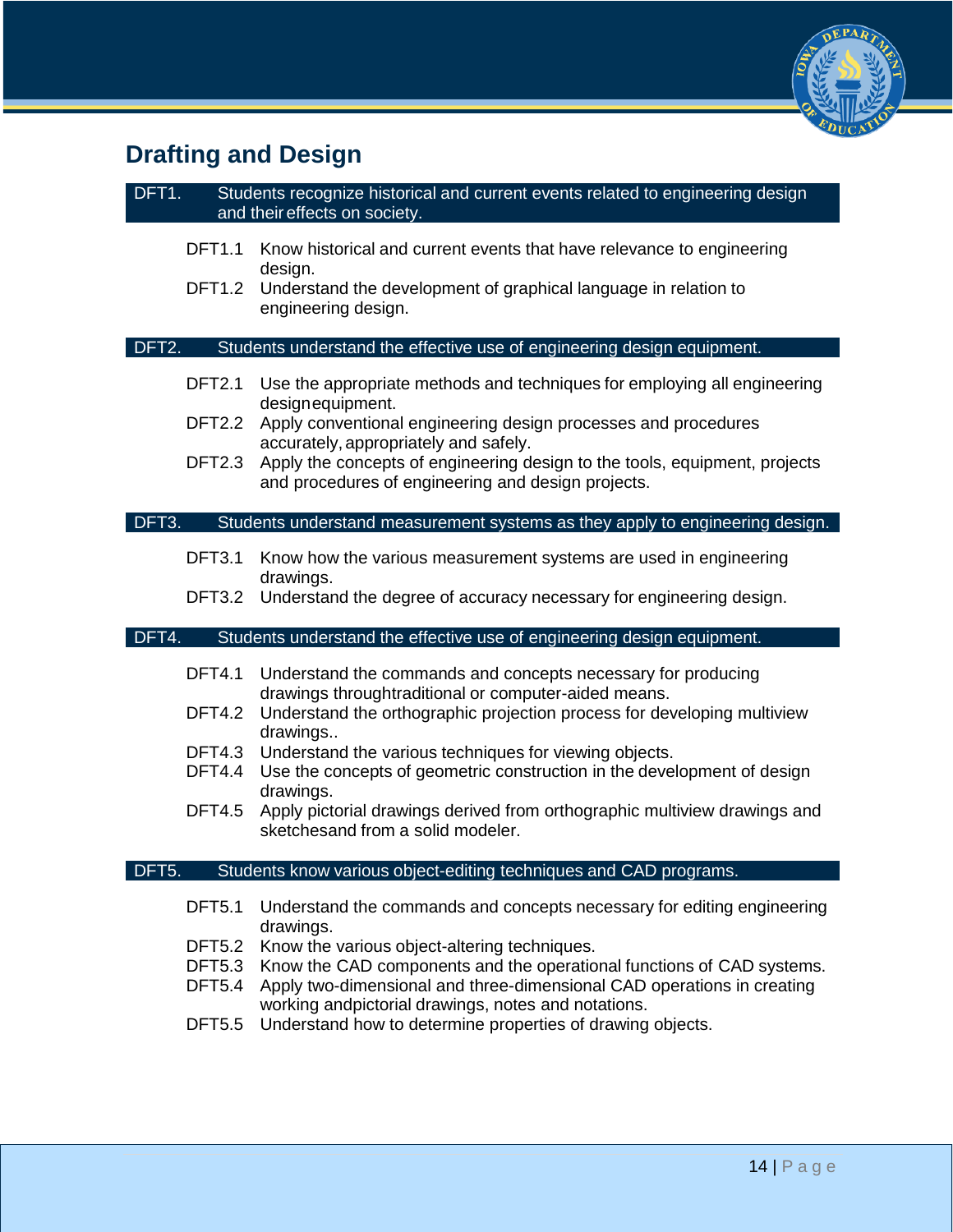

#### DFT6. Students understand and apply proper dimensioning to drawings.

- DFT6.1 Know a variety of drafting applications and understand the proper dimensioning stylesfor each.
- DFT6.2 Apply dimensioning to various objects and features.
- DFT6.3 Edit a dimension by using various editing methods.

#### DFT7. Students understand sectional view applications and functions.

- DFT7.1 Understand the function of sectional views.
- DFT7.2 Use a sectional view and appropriate cutting planes to clarify hidden features of an object.

#### DFT8. Students understand the tolerance relationships between mating parts.

- DFT8.1 Understand what constitutes mating parts in engineering design.
- DFT8.2 Use tolerancing in an engineering drawing.
- DFT8.3 Interpret geometric tolerancing symbols in a drawing.

#### DFT9. Students understand the methods of inserting text into a drawing.

- DFT9.1 Understand the processes of lettering and text editing.
- DFT9.2 Develop drawings using notes and specifications.
- DFT9.3 Understand the methods of title block creation.

#### DFT10. Students understand the sketching process used in concept development.

- DFT10.1 Understand the process of producing proportional two- and threedimensional sketches and designs.
- DFT10.2 Use drawings sketching techniques as they apply to a variety of architectural and engineering models.
- DFT10.3 Use freehand graphic communication skills to represent conceptual ideas, analysis and design concepts.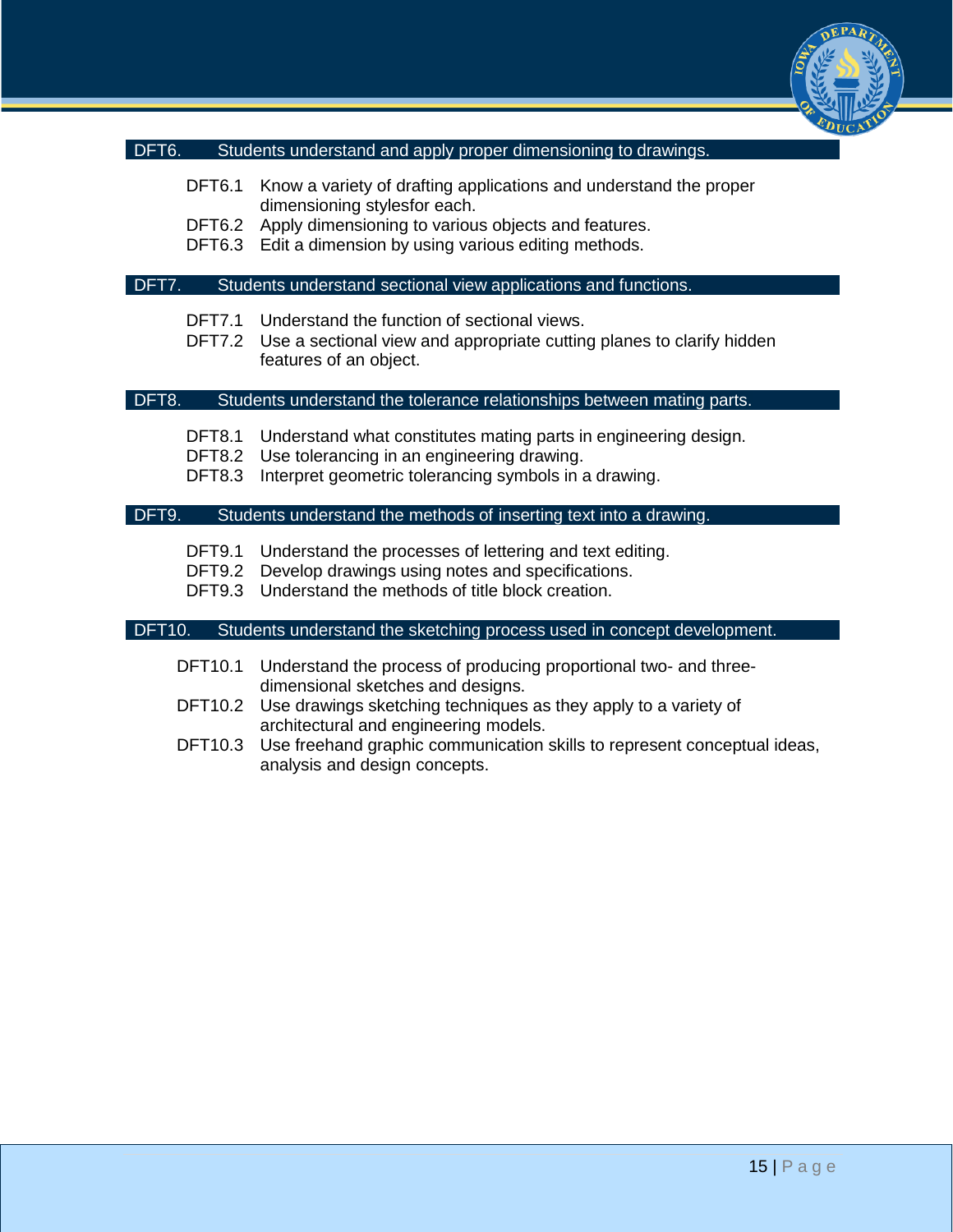

# **Engineering and Design**

| EGD1.              | Students recognize historical and current events related to engineering design<br>and their effects on society.                                                                |
|--------------------|--------------------------------------------------------------------------------------------------------------------------------------------------------------------------------|
| EGD1.1<br>EGD1.2   | Know historical and current events that have relevance to engineering and<br>design.<br>Understand the development of graphical language in relation to<br>engineering design. |
| EGD <sub>2</sub> . | Students understand the effective use of engineering design equipment.                                                                                                         |
| EGD2.1             | Use the appropriate methods and techniques for employing all engineering<br>design equipment.                                                                                  |
| EGD2.2             | Apply conventional engineering design processes and procedures<br>accurately appropriately and safely.                                                                         |
| EGD2.3             | Apply the concepts of engineering design to the tools, equipment, projects,<br>and procedures of engineering and design projects.                                              |
| EGD3.              | Students understand measurement systems as they apply to engineering design.                                                                                                   |
| EGD3.1             | Know how the various measurement systems are used in engineering<br>drawings.                                                                                                  |
|                    | EGD3.2 Understand the degree of accuracy necessary for engineering design.                                                                                                     |
| EGD4.<br>systems.  | Students understand how the principles of force, work, rate, power, energy and<br>resistance relate to mechanical, electrical, fluid and thermal engineering                   |
| EGD4.1             | Know the six simple machines and their applications.<br>$ECDA.2$ Know how aparay is transferred; know the effects of resistance in                                             |

- EGD4.2 Know how energy is transferred; know the effects of resistance in mechanical, electrical, fluid and thermal systems.
- EGD4.3 Solve problems by using the appropriate units applied in mechanical, electrical, fluid and thermal engineering systems.

#### EGD5. Students understand the effective use of engineering design equipment.

- EGD5.1 Understand the steps in the design process.
- EGD5.2 Determine what information and principles are relevant to a problem and its analysis.
- EGD5.3 Choose between alternate solutions in solving a problem and be able to justify the choices made in determining a solution.
- EGD5.4 Understand the process of developing multiple details into a single solution.
- EGD5.5 Build a prototype from plans and test it.
- EGD5.6 Evaluate and redesign a prototype on the basis of collected test data.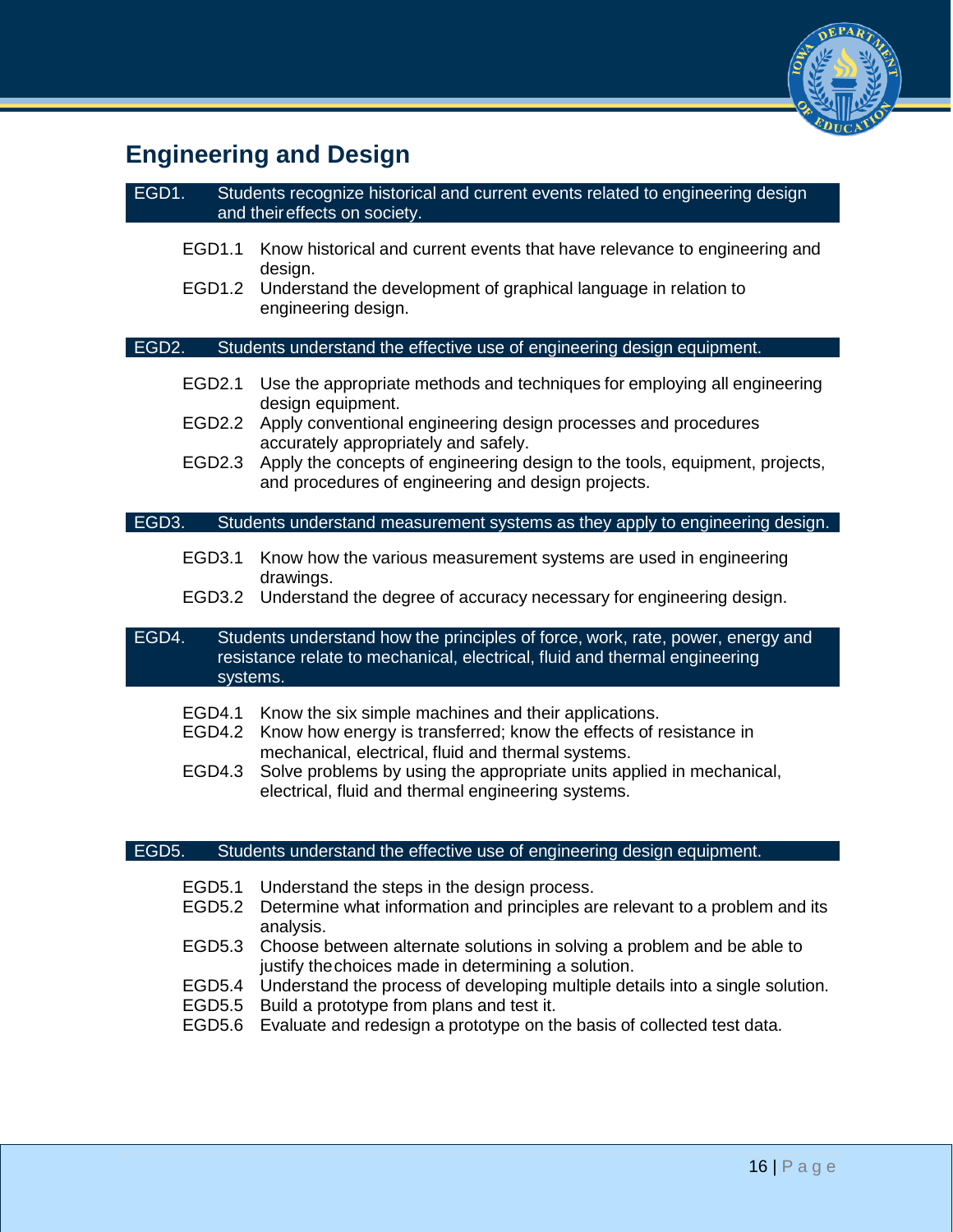

### EGD6. Students understand industrial engineering processes, including the use of tools and equipment, methods of measurement and quality assurance.

- EGD6.1 Know the common structure and processes of a quality assurance cycle.
- EGD6.2 Understand the major manufacturing processes.
- EGD6.3 Use tools, fasteners and joining systems employed in selected engineering processes.
- EGD6.4 Estimate and measure the size of objects in both Standard International and United States units.
- EGD6.5 Calibrate and measure objects by using precision measurement tools and instruments.

EGD7. Students understand the concepts of physics that are fundamental to engineering technology.

- EGD7.1 Understand Newton's laws and how they affect and define the movement of objects.
- EGD7.2 Understand how the laws of conservation of energy and momentum provide a way topredict and describe the movement of objects.

EGD8. Students understand the fundamentals of systems and products as they are developed andreleased to production and marketing.

- EGD8.1 Understand the process of product development.
- EGD8.2 Understand charting and the use of graphic tools in illustrating the development of a product and the processes involved.

#### EGD9. Students understand the effective use of engineering technology equipment.

- EGD9.1 Use methods and techniques for employing all engineering technology equipment appropriately.
- EGD9.2 Apply conventional engineering technology processes and procedures accurately, appropriately and safely.
- EGD9.3 Apply the concepts of engineering technology to the tools, equipment, projects and procedures of the program.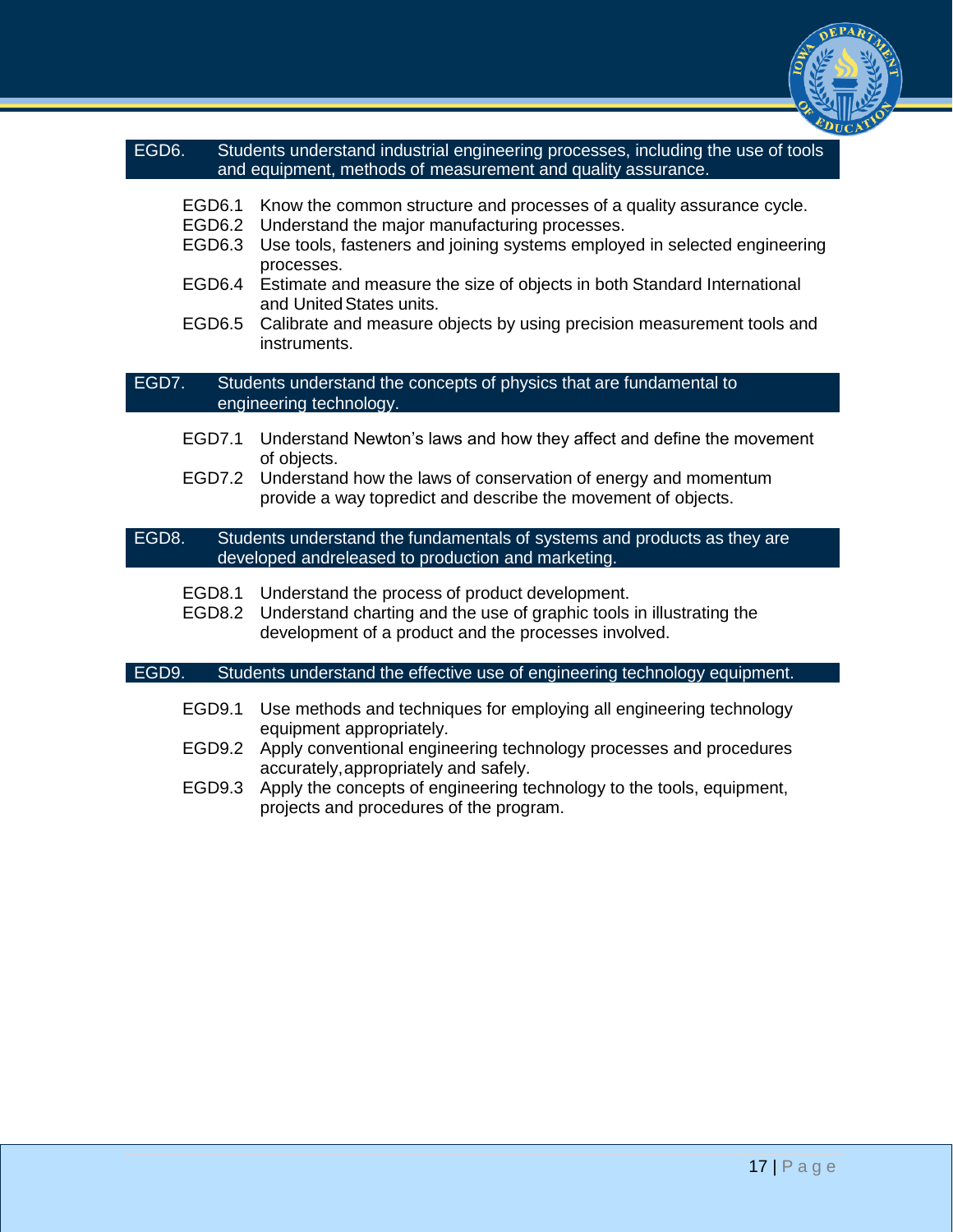

# **Manufacturing**

### MNU1. Students understand the planning and layout operations used in machine tool and materials forming processes.

- MNU1.1 Interpret scaled machine tool and materials forming prints; gather design and materials information; perform calculations and use the detail to plan, lay out andproduce parts or finished products that meet applicable standards.
- MNU1.2 Understand the design parameters across machine tool and materialsforming organizational levels.
- MNU1.3 Use current information technology ideation and design process systems in themanufacturing of machined and formed parts and products.

#### MNU2. Students understand how materials can be processed through the use of machine tools, such as milling, drilling, turning and shaping machines and forming equipment, such as dies, presses and rolls.

- MNU2.1 Understand the qualities of various raw and industrial materials and how these qualities affect the ability of the materials to be processed in the manufacturing of machined and formed parts and products.
- MNU2.2 Use machine tools, such as machine lathes, milling machines, drilling machines, power hacksaws and band saws and forming equipment, such as presses, brakes, ironworkers and stake benches, to cut, shape, combine and form manufactured partsor use various methods for the assembly of machined and formed parts and products inmanufacturing, such as thread cutting and bonding agents.

#### MNU3. Students understand various types of machine and forming assembly processes, such as flow, pressure, cold and adhesive bonding and mechanical fasteners.

MNU3.1 Select and use the tools, such as taps and dies, wrenches and spot welders, and the assembly process appropriate to the design criteria of a specific machined and formed product.

MNU4. Students understand finishing processes and the differences between various types of finishing materials used in the manufacturing of machined and formed parts and products.

- MNU4.1 Understand and use processes such as dipping, plating, spraying and flow coating tofinish machined and formed materials.
- MNU4.2 Select and use appropriate machined- and formed-part finishing processes, such ascoating, plating and anodizing to meet specific product design criteria.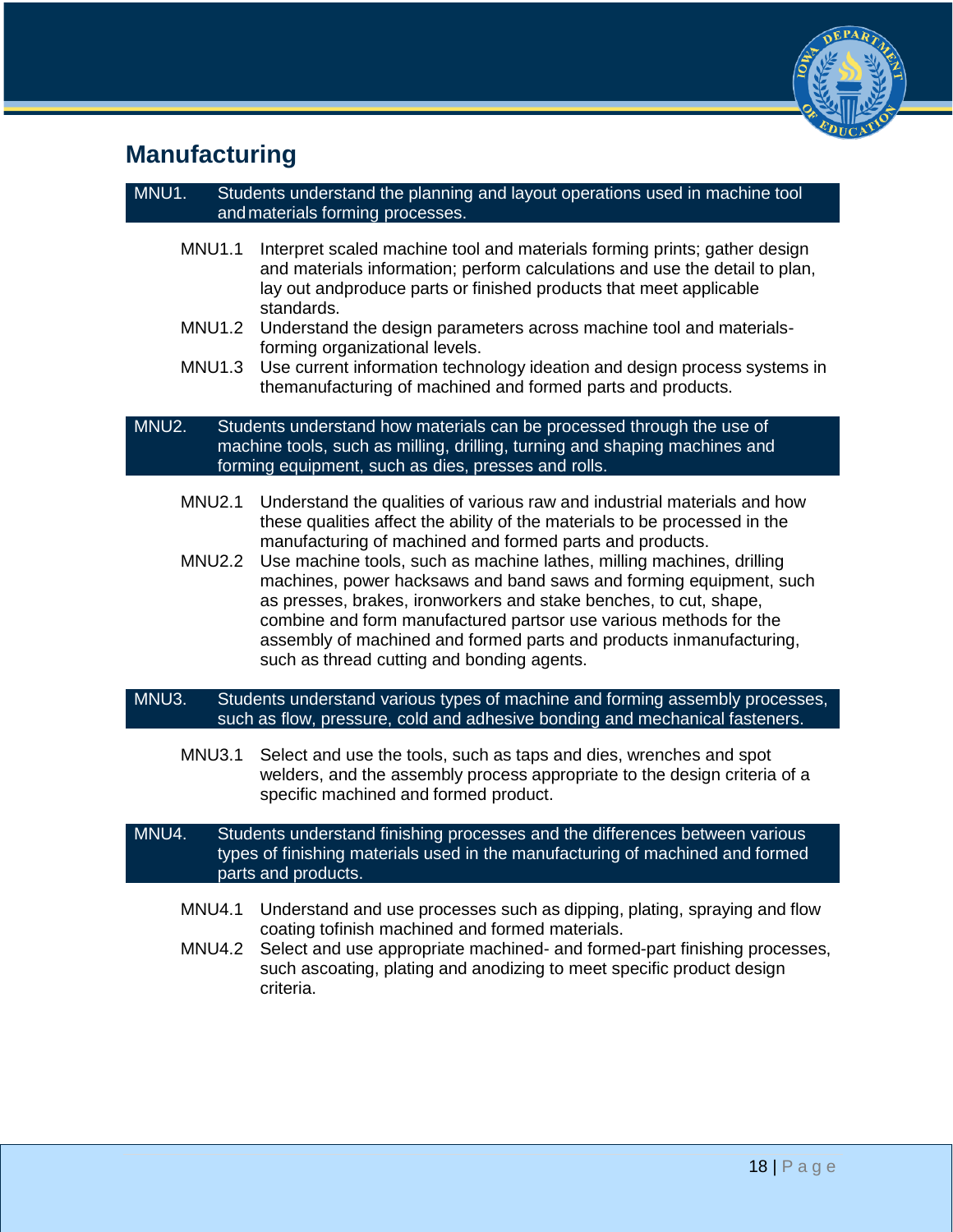

#### MNU5. Students understand the purposes and processes of inspection and quality control inmachining and forming manufacturing processes.

- MNU5.1 Know the reasons for inspection and quality control in the manufacture of machinedand formed parts.
- MNU5.2 Know how to perform a continuous online quality control inspection of machined andformed parts.
- MNU5.3 Know how to troubleshoot performance problems of machining and forming systems.

MNU6. Students understand various machining and forming manufacturing systems that require standard hand and machine tools.

- MNU6.1 Understand the characteristics of various machining and forming systems used in conventional manufacturing industries, such as open dies, smith forging, blow molding, stamping, drawing, shearing, chip removal, milling, turning and electrical discharge systems.
- MNU6.2 Select and use appropriate machining and forming tools, equipment and inspection devices to manufacture parts or products.

MNU7. Students understand various machining and forming automated manufacturing systems, tool design, design for manufacturing, flexible manufacturing systems and materials resource planning.

- MNU7.1 Understand materials and processes in relation to machining and forming manufacturing systems.
- MNU7.2 Understand the processes involved in the following machining and forming manufacturing systems: "just in time," tool design, design for manufacturing, flexible manufacturing systems and materials resource planning.
- MNU7.3 Use computers to design and produce machined and formed products, write numerical control programs and control robots.

MNU8. Students understand various machining and forming manufacturing systems that requirestandard hand and machine tools.

- MNU8.1 Manufacture parts or products from industrial materials by using machining and forming systems, such as electrical discharge, laser cutting, chemical machining and chemical bonding processes.
- MNU8.2 Understand the importance of maintaining documentation for machining and forming systems.

#### MNU9. Students understand the operation and functions of machine tools in production and prototype work.

- MNU9.1 Use various machine tools, such as lathes, mills, drills and saws, to produce parts and products.
- MNU9.2 Select appropriate machining processes and equipment to produce prototypes or production parts or products.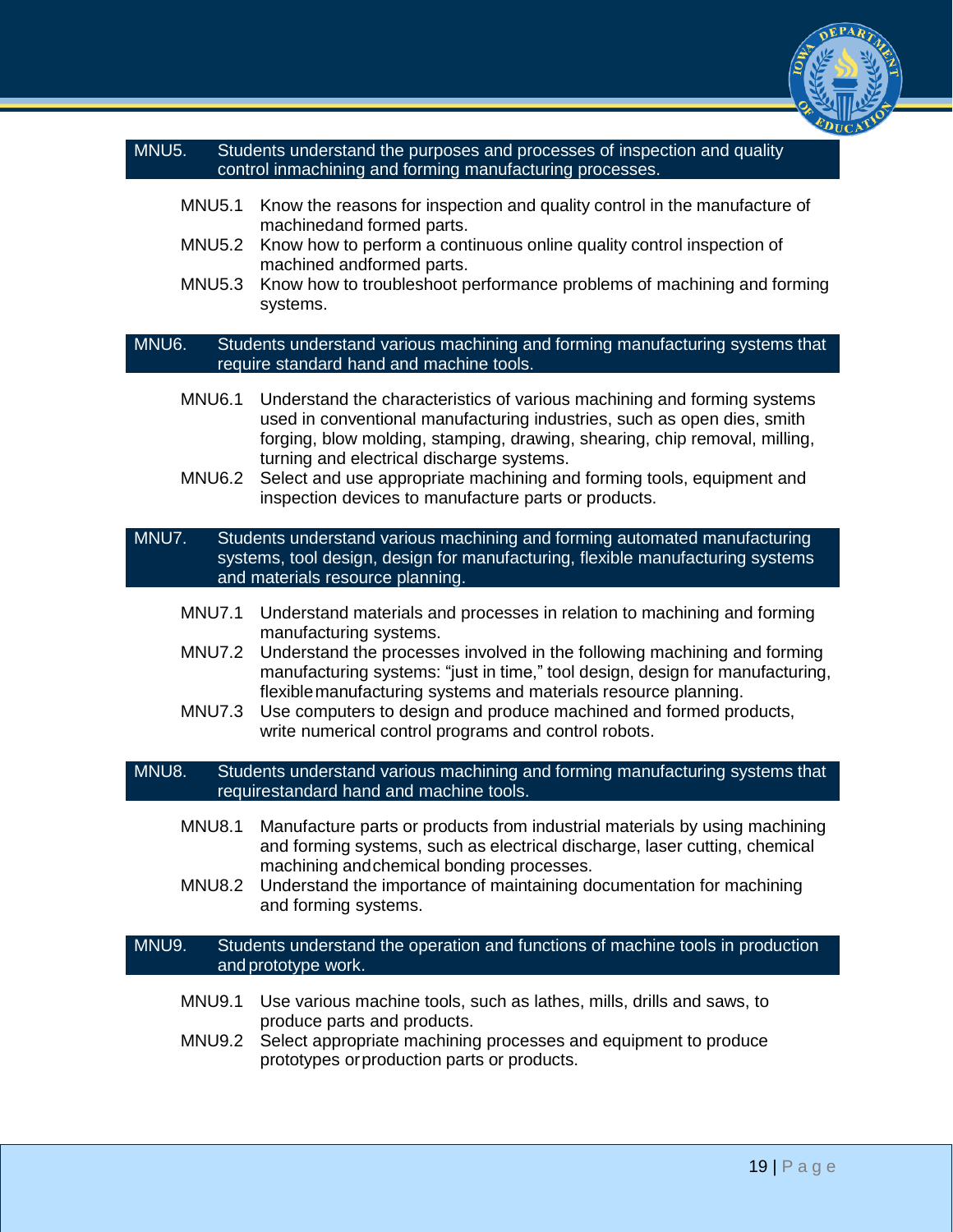

### MNU10. Students understand the operation and functions of machine tools in production andprototype work.

- MNU10.1 Use various forming tools and equipment, such as rolls, brakes, dies and presses, to manufacture parts and products.
- MNU10.2 Select appropriate tools, processes and equipment to successfully produce formed parts or products.

MNU11. Students understand how a manufacturing company is organized and the elements of a machining and forming production management system.

- MNU11.1 Understand corporate structures that affect machining and forming production.
- MNU11.2 Understand that a machining and forming production management system includesplanning, engineering, organizing and controlling resources and manufacturing processes.
- MNU11.3 Know how scheduling, quality control, accident prevention and inventory control are used efficiently and appropriately in a machining and forming production management system.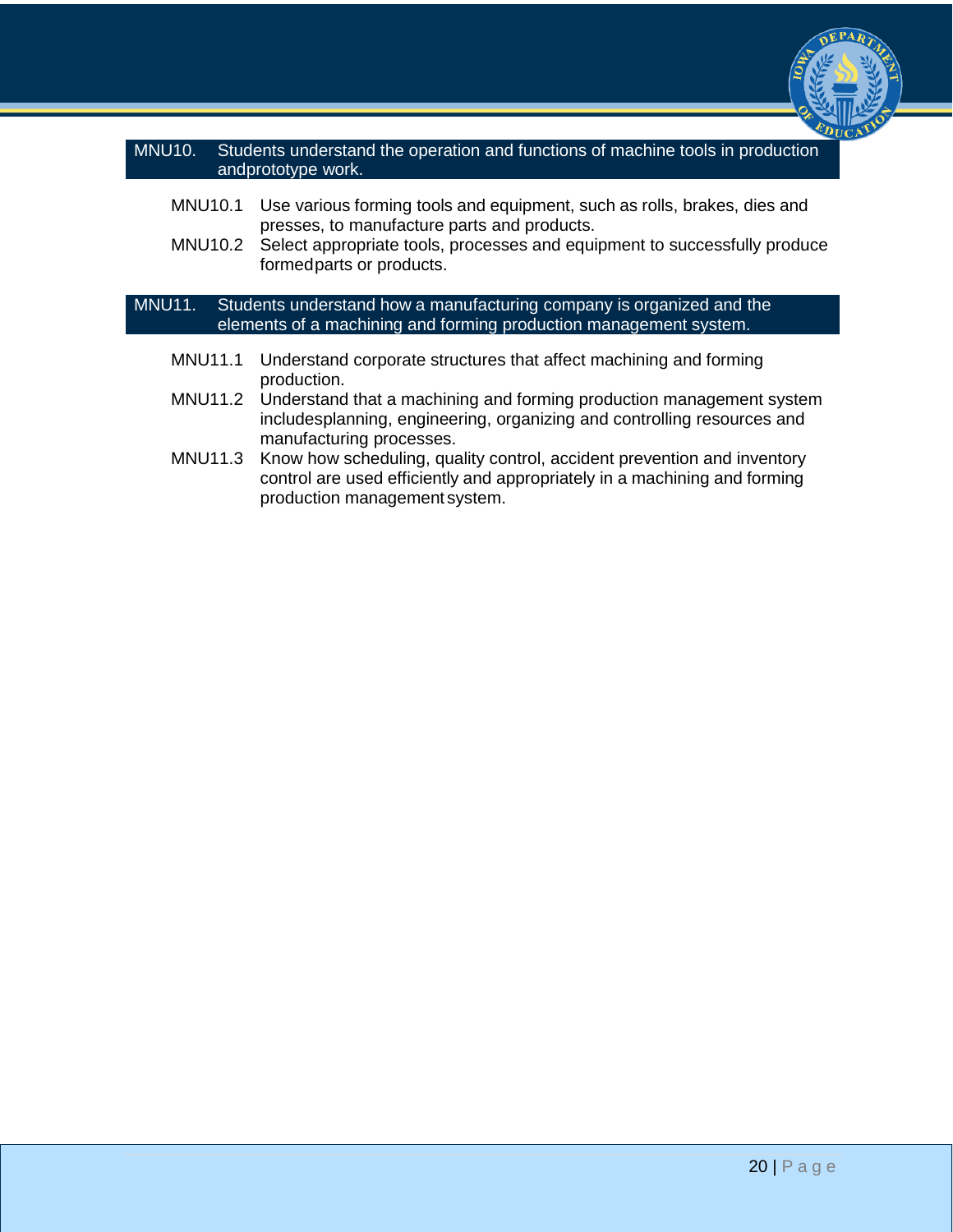

# **Precision Metalworking**

### MET1. Students understand the planning and layout operations used in machine tool andmaterials forming processes.

- MET1.1 Interpret scaled machine tool and materials forming prints; gather design and materials information; perform calculations; and use the detail to plan, lay out, and produce parts or finished products that meet applicable standards.
- MET1.2 Understand the design parameters across machine tool and materialsforming organizational levels.
- MET1.3 Use current information technology ideation and design process systems in the manufacturing of machined and formed parts and products.

### MET2. Students understand how materials can be processed through the use of machine tools, such as milling, drilling, turning and shaping machines and forming equipment, such asdies, presses and rolls.

- MET2.1 Understand the qualities of various raw and industrial materials and how these qualities affect the ability of the materials to be processed in the manufacturing of machined and formed parts and products.
- MET2.2 Use machine tools, such as machine lathes, milling machines, drilling machines, power hacksaws and band saws and forming equipment, such as presses, brakes, ironworkers and stake benches, to cut, shape, combine and form manufactured partsor products that meet the standards of the National Institute for Metalworking Skills, the Manufacturing Skill Standards Council or similar standards.

### MET3. Students understand various types of machine and forming assembly processes, such as flow, pressure, cold and adhesive bonding and mechanical fasteners.

- MET3.1 Use various methods for the assembly of machined and formed parts and products inmanufacturing, such as thread cutting and bonding agents.
- MET3.2 Select and use the tools, such as taps and dies, wrenches and spot welders and the assembly process appropriate to the design criteria of a specific machined and formed product.

#### MET4. Students understand finishing processes and the differences between various types of finishing materials used in the manufacturing of machined and formed parts and products.

- MET4.1 Understand and use processes such as dipping, plating, spraying and flow coating tofinish machined and formed materials.
- MET4.2 Select and use appropriate machined- and formed-part finishing processes, such ascoating, plating and anodizing, to meet specific product design criteria.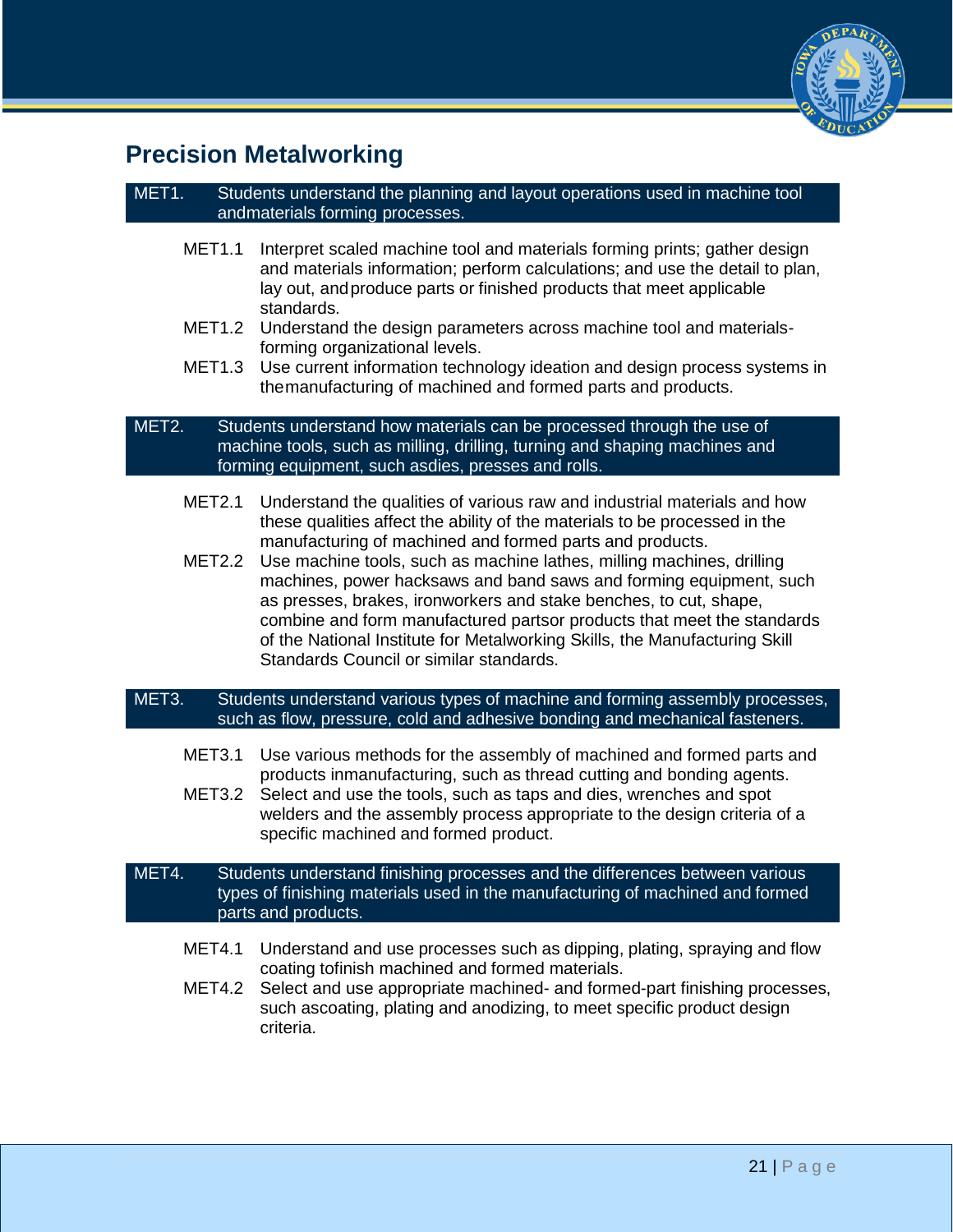

Students understand the purposes and processes of inspection and quality control in machining and forming manufacturing processes.

- MET5.1 Know the reasons for inspection and quality control in the manufacture of machined and formed parts.
- MET5.2 Know how to perform a continuous online quality control inspection of machined and formed parts.
- MET5.3 Know how to troubleshoot performance problems of machining and forming systems.

MET6. Students understand various machining and forming manufacturing systems that requirestandard hand and machine tools.

- MET6.1 Understand the characteristics of various machining and forming systems used in conventional manufacturing industries, such as open dies, smith forging, blow molding, stamping, drawing, shearing, chip removal, milling, turning and electrical discharge systems.
- MET6.2 Select and use appropriate machining and forming tools, equipment and inspection devices to manufacture parts or products.

MET7. Students understand various machining and forming automated manufacturing systems,tool design, design for manufacturing, flexible manufacturing systems and materials resource planning.

- MET7.1 Understand materials and processes in relation to machining and forming manufacturing systems.
- MET7.2 Understand the processes involved in the following machining and forming manufacturing systems: "just in time," tool design, design for manufacturing, flexiblemanufacturing systems and materials resource planning.
- MET7.3 Use computers to design and produce machined and formed products, write numerical control programs and control robots.

MET8. Students understand the development of emerging machining and forming technology systems.

- MET8.1 Manufacture parts or products from industrial materials by using machining and forming systems, such as electrical discharge, laser cutting, chemical machining andchemical bonding processes.
- MET8.2 Understand the importance of maintaining documentation for machining and forming systems.

#### MET9. Students understand the operation and functions of machine tools in production and prototype work.

- MET9.1 Use various machine tools, such as lathes, mills, drills and saws, to produce parts and products
- MET9.2 Select appropriate machining processes and equipment to produce prototypes orproduction parts or products.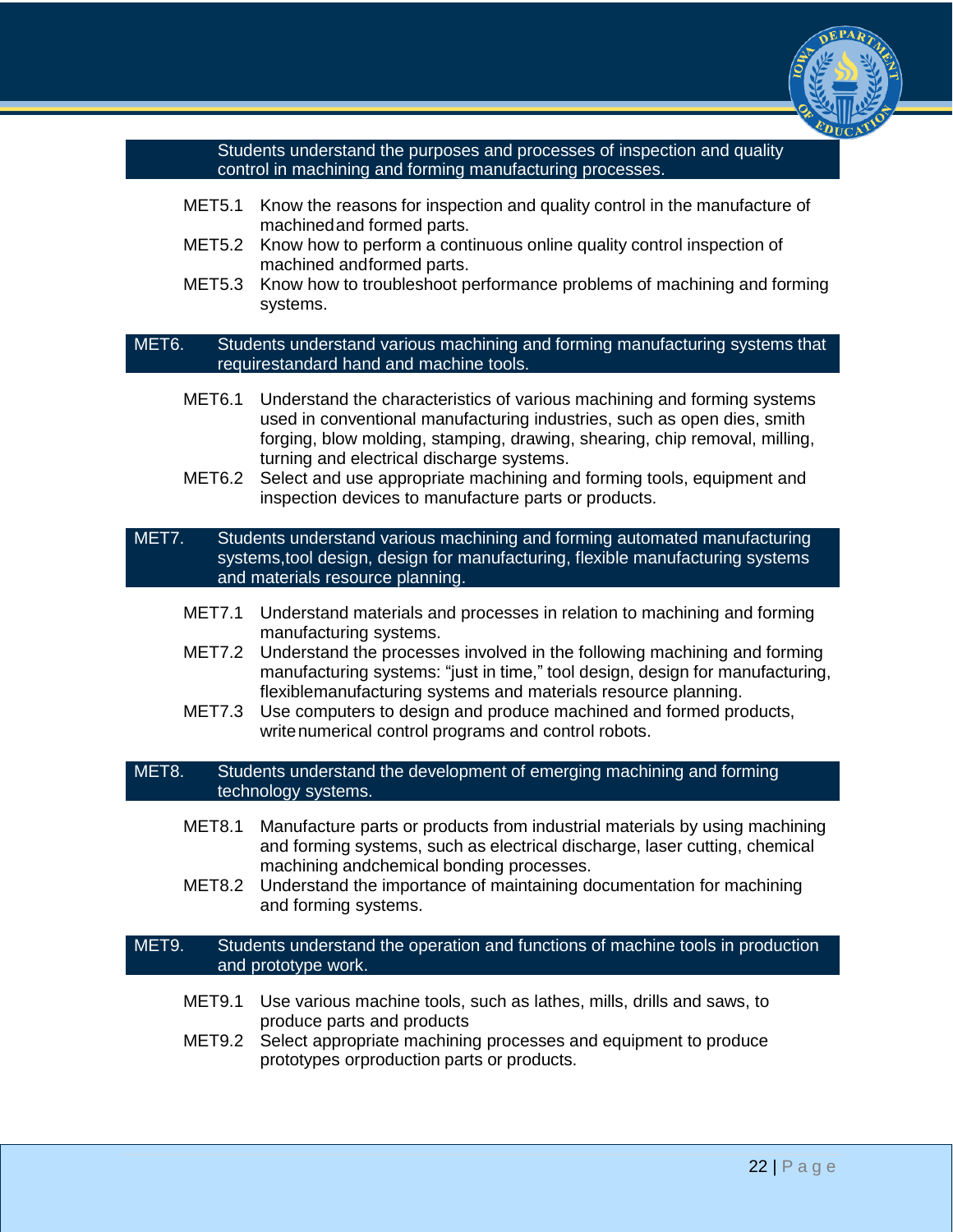

Students understand industrial forming processes and their application to specific types of materials.

- MET10.1 Use various forming tools and equipment, such as rolls, brakes, dies and presses to manufacture parts and products.
- MET10.2 Select appropriate tools, processes and equipment to successfully produce formed parts or products.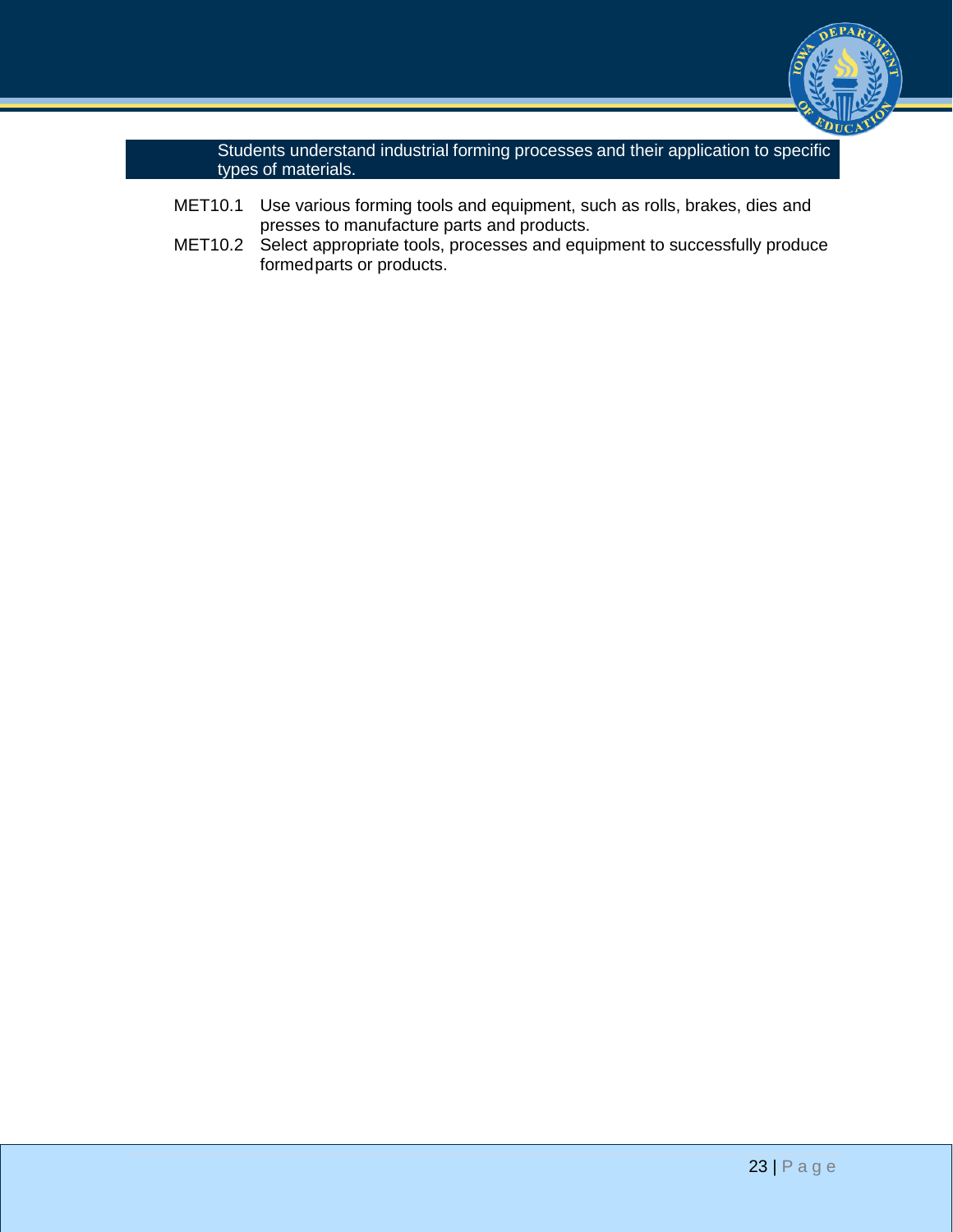

# **Welding**

| WLD1.                                                                                                                           | Students understand the planning and layout operations used in welding<br>processes.                                                                                                                                                                                                                                                                                                                                              |  |  |
|---------------------------------------------------------------------------------------------------------------------------------|-----------------------------------------------------------------------------------------------------------------------------------------------------------------------------------------------------------------------------------------------------------------------------------------------------------------------------------------------------------------------------------------------------------------------------------|--|--|
| WLD1.1<br>WLD1.2<br>WLD1.3                                                                                                      | Interpret scaled welding prints; gather design and materials information;<br>perform calculations; and use the detail to plan, lay out and produce parts<br>or finished products.<br>Understand the design parameters across welding-process organizational<br>levels.<br>Use current information technology ideation and design process systems in<br>the manufacturing of welded parts and products.                            |  |  |
| WLD2.                                                                                                                           | Students understand how materials can be processed through the use of welding<br>tools and equipment.                                                                                                                                                                                                                                                                                                                             |  |  |
| <b>WLD2.1</b><br>WLD2.2                                                                                                         | Understand the qualities of various raw and industrial materials and how<br>these qualities affect the ability of the materials to be processed to produce<br>useful and value-added welded parts and products.<br>Use welding tools and equipment, such as MIG, TIG, arc, forge and<br>furnace, to combine or join manufactured parts and products, resulting in a<br>finished product thatmeets industry standards.             |  |  |
| WLD3.                                                                                                                           | Students understand various types of welding assembly processes.                                                                                                                                                                                                                                                                                                                                                                  |  |  |
| WLD3.1<br>WLD3.2<br>WLD3.3                                                                                                      | Bond industrial materials by using adhesive and cohesive processes, such<br>as flow, pressure, cold and fusion bonding.<br>Understand the processes used for finishing welded materials.<br>Use welding tools, such as MIG, TIG, arc, forge, and furnace, and the<br>equipment andassembly processes appropriate to the design criteria of a<br>specific product to result ina finished product that meets industry<br>standards. |  |  |
| WLD4.                                                                                                                           | Students understand finishing processes and the differences between various<br>types of finishing materials used in the manufacture of welded parts and<br>products.                                                                                                                                                                                                                                                              |  |  |
| WLD4.1<br>WLD4.2                                                                                                                | Know the steps to be taken and the choices to be made in finishing welded<br>materials.<br>Understand how to select an appropriate finishing process to meet the<br>design criteria of a specific welded product.                                                                                                                                                                                                                 |  |  |
| WLD5.<br>Students understand the purposes and processes of inspection and quality<br>control inwelding manufacturing processes. |                                                                                                                                                                                                                                                                                                                                                                                                                                   |  |  |
| <b>WLD5.1</b><br><b>WLD5.2</b><br><b>WLD5.3</b>                                                                                 | Know the reasons for inspection and quality control in the manufacturing of<br>welded parts.<br>Perform quality control inspections of welded parts.<br>Know how to troubleshoot performance problems of welding systems.                                                                                                                                                                                                         |  |  |